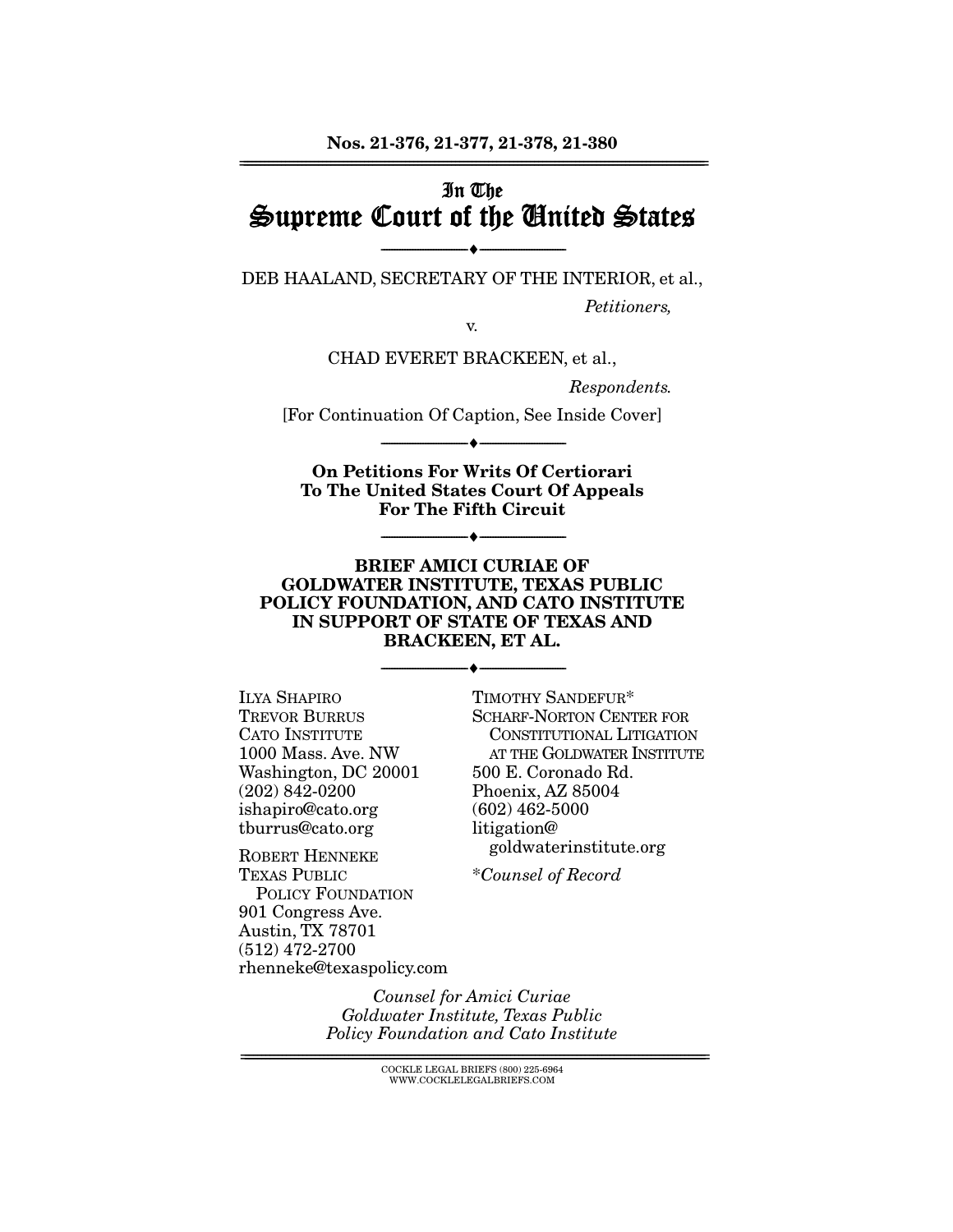#### CHEROKEE NATION; ONEIDA NATION; QUINALT INDIAN NATION; MORONGO BAND OF MISSION INDIANS,

--------------------------------- ♦ ---------------------------------

Petitioners,

v.

CHAD EVERET BRACKEEN, et al.,

Respondents.

THE STATE OF TEXAS,

 $-\bullet-\cdot$ 

Petitioner,

v.

DEB HAALAND, SECRETARY OF THE U.S. DEPARTMENT OF THE INTERIOR, et al.,

Respondents.

CHAD EVERET BRACKEEN, et al.,

v.

--------------------------------- ♦ ---------------------------------

Petitioners,

DEB HAALAND, SECRETARY OF THE U.S. DEPARTMENT OF THE INTERIOR, et al.,

Respondents.

--------------------------------- ♦ ---------------------------------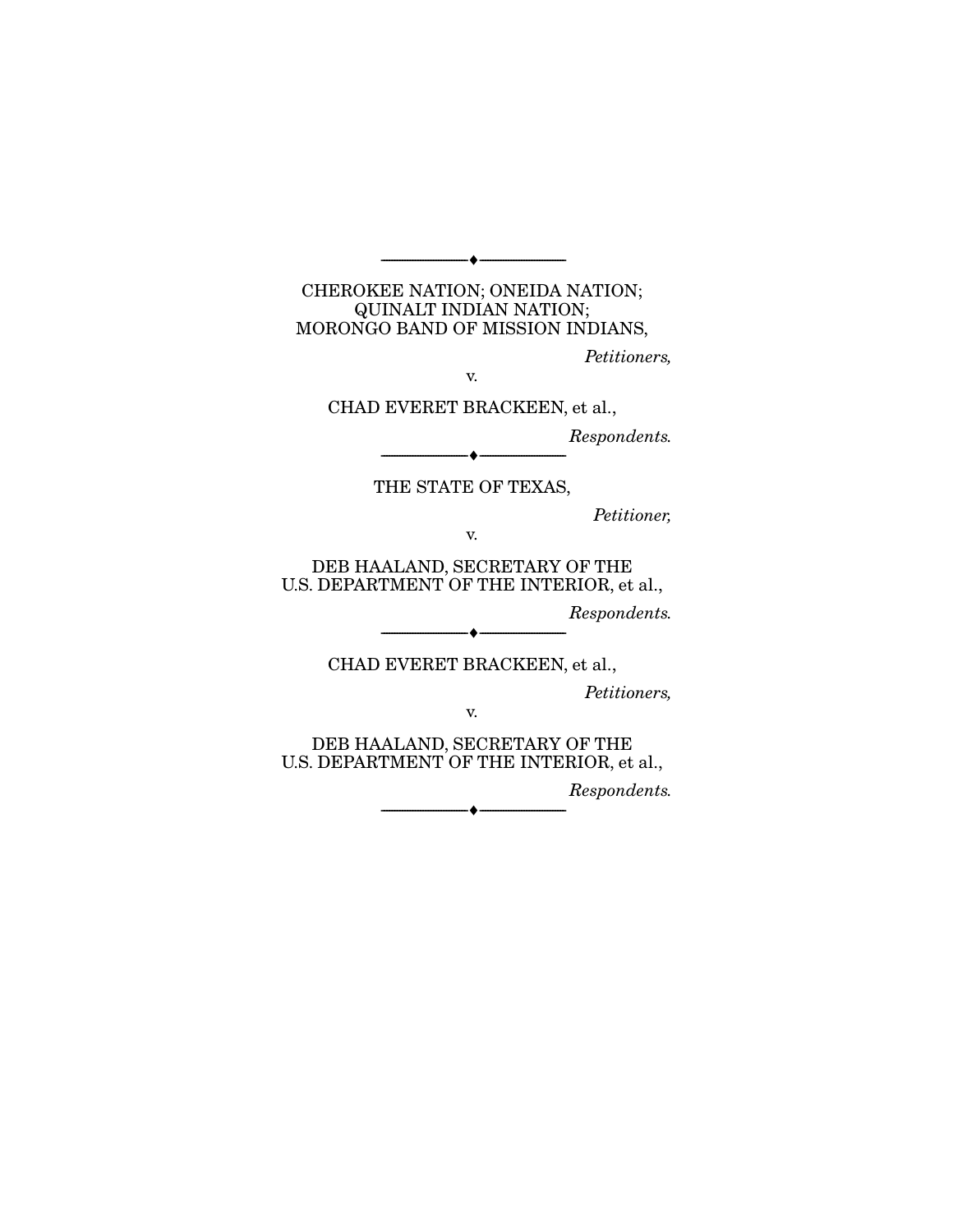#### **QUESTIONS PRESENTED**

 State child-custody proceedings generally are governed by state law, with placement decisions based on the child's best interests. The Indian Child Welfare Act of 1978 ("ICWA"), 25 U.S.C. §§ 1901–1963, however, dictates that, in any custody proceeding "under State law" involving an "Indian child," "preference shall be given" to placing the child with "(1) a member of the child's extended family; (2) other members of the Indian child's tribe; or (3) other Indian families" rather than with non-Indian adoptive parents. Id.  $\S$  1915(a); see also id. § 1915(b). The en banc Fifth Circuit fractured over the constitutionality of the placement preferences, affirming in part the lower court's decision striking them down as unconstitutional.

The questions presented are:

 1. Whether ICWA's placement preferences which disfavor non-Indian adoptive families in child placement proceedings involving an "Indian child" and thereby disadvantage those children—discriminate on the basis of race in violation of the U.S. Constitution.

 2. Whether ICWA's placement preferences exceed Congress's Article I authority by invading the arena of child placement—the "virtually exclusive province of the States," Sosna v. Iowa, 419 U.S. 393, 404 (1975)—and otherwise commandeering state courts and state agencies to carry out a federal child-placement program.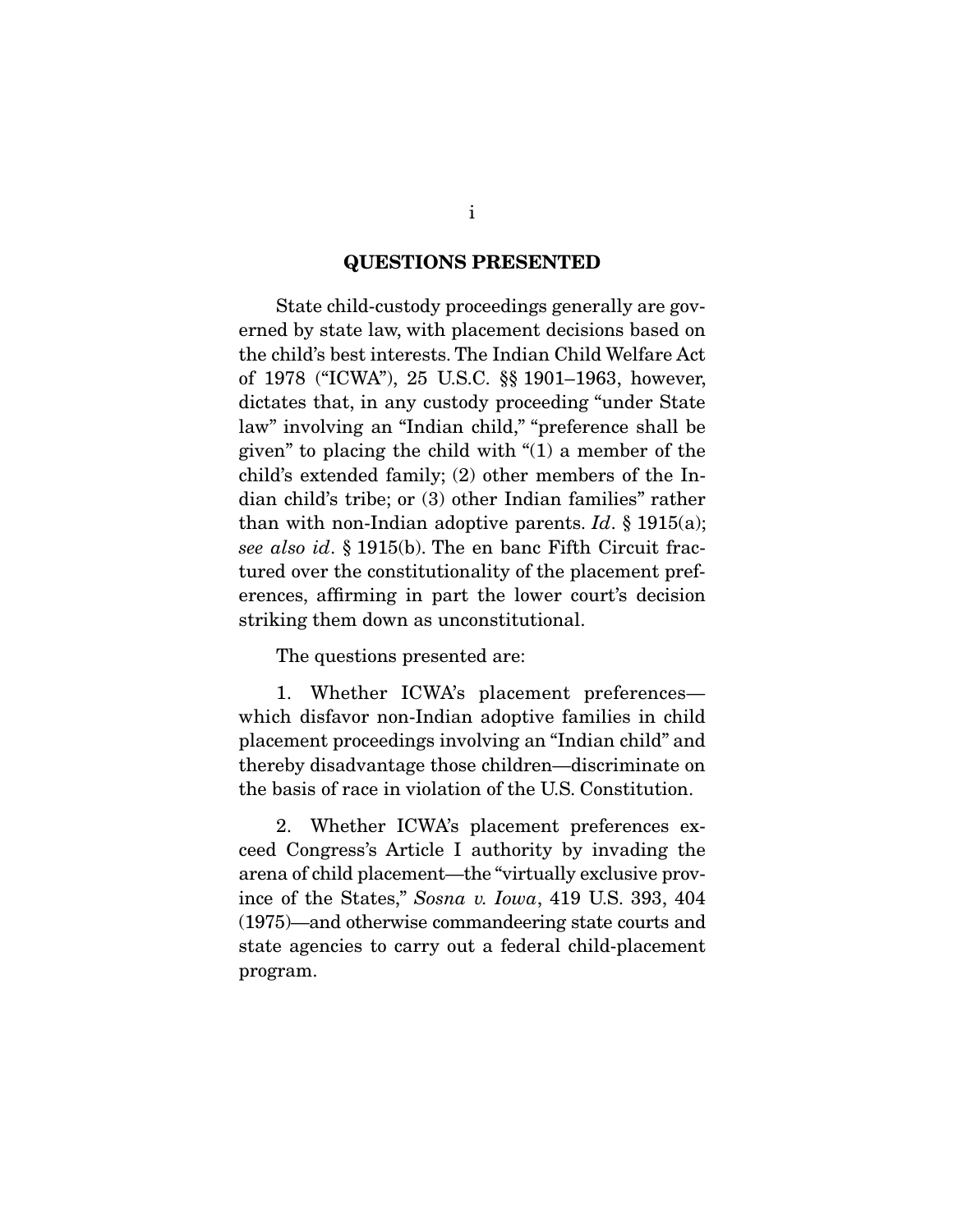# TABLE OF CONTENTS

| ι,<br>Page |
|------------|
|------------|

| <b>QUESTIONS PRESENTED </b>                                                                                                                                           | $\mathbf{i}$  |
|-----------------------------------------------------------------------------------------------------------------------------------------------------------------------|---------------|
|                                                                                                                                                                       | $\mathbf{ii}$ |
|                                                                                                                                                                       | iv            |
| <b>IDENTITY AND INTEREST OF AMICI CURIAE</b>                                                                                                                          | 1             |
| INTRODUCTION AND SUMMARY OF REA-<br>SONS FOR GRANTING THE PETITIONS                                                                                                   | 3             |
| REASONS FOR GRANTING THE PETITION                                                                                                                                     | 5             |
| Ι.<br>ICWA bars states from taking steps neces-<br>sary for protecting abused and neglected                                                                           | 5             |
| Native children are at greater risk of<br>A.<br>abuse and neglect than any other chil-<br>dren in the United States, but ICWA<br>prevents states from protecting them | 6             |
| ICWA's restrictions and mandates pre-<br>$\mathbf{B}$<br>vent states from protecting these chil-                                                                      | 8             |
| 1. The beyond a reasonable doubt                                                                                                                                      | 9             |
| 2. The active efforts requirement                                                                                                                                     | 11            |
| 3. The best interests of the Indian                                                                                                                                   | 16            |
| ICWA is depriving Native parents of the<br>II.<br>ability to protect their children                                                                                   | 20            |

ii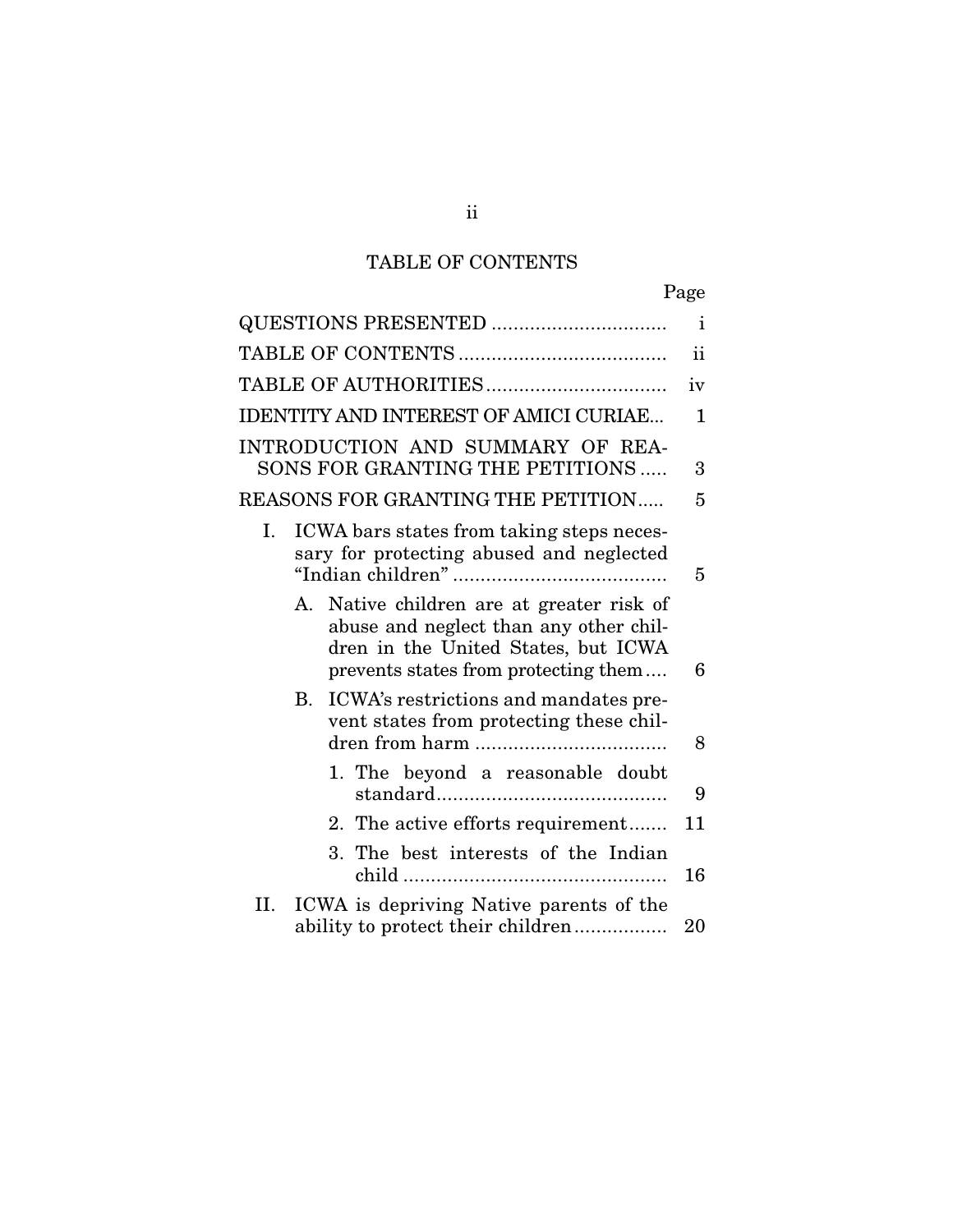# TABLE OF CONTENTS—Continued

Page

| III. ICWA deprives at-risk "Indian children" of |  |
|-------------------------------------------------|--|
| the opportunity to find safe, permanent,        |  |
|                                                 |  |
|                                                 |  |

iii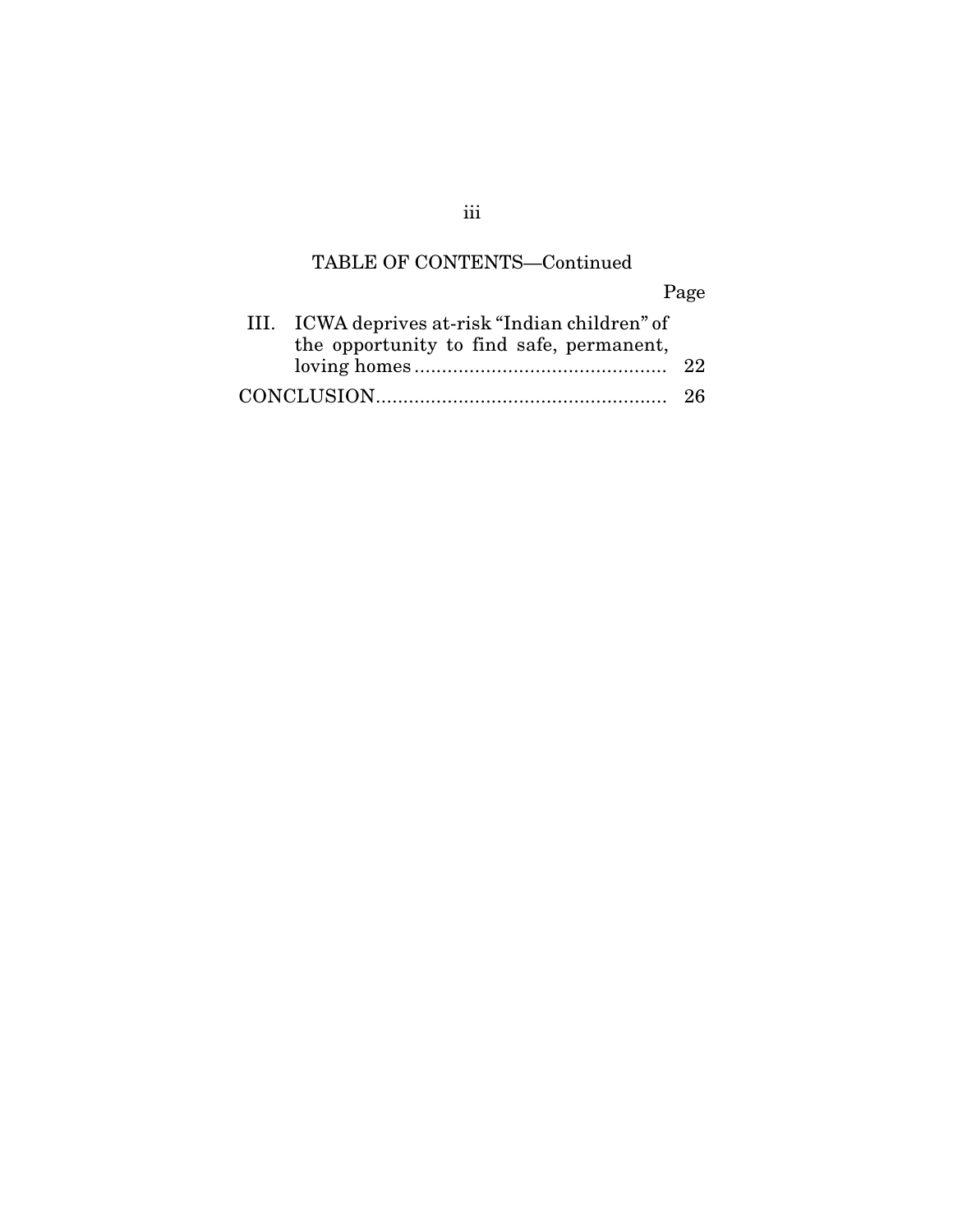# TABLE OF AUTHORITIES

# CASES

| Adoption of Halloway, 732 P.2d 962 (Utah 1986)22                                                           |
|------------------------------------------------------------------------------------------------------------|
| Adoptive Couple v. Baby Girl, 570 U.S. 637                                                                 |
| Alfred L. Snapp & Son, Inc. v. Puerto Rico ex rel.                                                         |
| Dawavendewa v. Salt River Project Agric. Im-<br>provement & Power Dist., 154 F.3d 1117 (9th                |
| Espinoza v. Farah Mfg. Co., 414 U.S. 86 (1973)9                                                            |
| Finlay v. Finlay, 148 N.E. 624 (N.Y. App. 1925)16                                                          |
| Gila River Indian Cmty. v. Dep't of Child Safety,                                                          |
| In re Alexandria P., 204 Cal. Rptr. 3d 617 (Cal.<br>App. 2016), cert. denied, 137 S. Ct. 713 (2017) 18, 25 |
| In re Bridget R., 49 Cal. Rptr. 2d 507 (Cal. App.                                                          |
|                                                                                                            |
| <i>In re C.J. Jr.</i> , 108 N.E.3d 677 (Ohio App. 2018)1                                                   |
| In re C.J. Jr., 15JU-232 (Ct. Common Pl. Frank-                                                            |
|                                                                                                            |
| In re Interest of Shayla H., et al., Doc. JV13<br>(Lancaster County Juvenile Court, May 1,                 |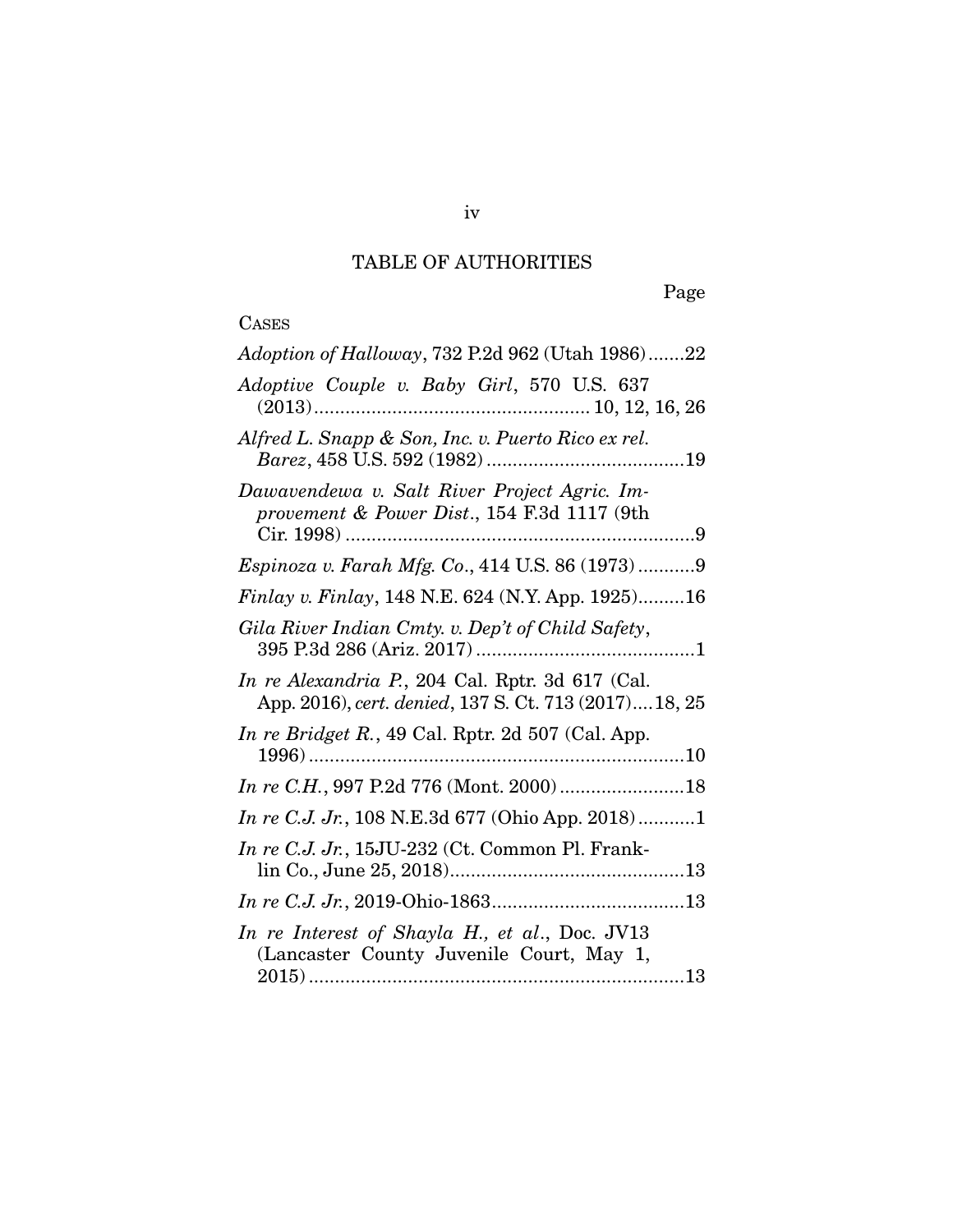v

| In re J.P.C., CV-17-0298-PR (Ariz. Feb. 13,                                              |
|------------------------------------------------------------------------------------------|
| In re Kelsey S., 1 Cal.4th 816 (1992)17                                                  |
| In re L.M., 572 S.W.3d 823 (Tex. App. 2019)17                                            |
| In re Marriage of Wellman, 164 Cal. Rptr. 148                                            |
| In re Marriage of Williams, 58 Cal. Rptr. 3d 877                                         |
| In re Robert L., 21 Cal. App. 4th 1057 (1993) 17                                         |
| In re Shayla H., 846 N.W.2d 668 (Neb. App.<br>2014), aff'd 855 N.W.2d 774 (Neb. 2014)12  |
| In re T.A.W., 383 P.3d 492 (Wash. 2016) 1, 21                                            |
| Kent K. v. Bobby M., 110 P.3d 1013 (Ariz. 2005)11                                        |
| <i>King v. Lyons</i> , 457 S.W.3d 122 (Tex. App. 2014)17                                 |
| Mississippi Band of Choctaw Indians v. Holy-                                             |
|                                                                                          |
| People ex rel. J.S.B., Jr., 691 N.W.2d 611 (S.D.                                         |
| People in Interest of Z.C., 487 P.3d 1044 (Colo.                                         |
| R.P. v. L.A. Cnty. Dep't of Children & Family                                            |
| Renteria v. Shingle Springs Band of Miwok In-<br>dians, No. 2:16-cv-1685-MCE-AC, 2016 WL |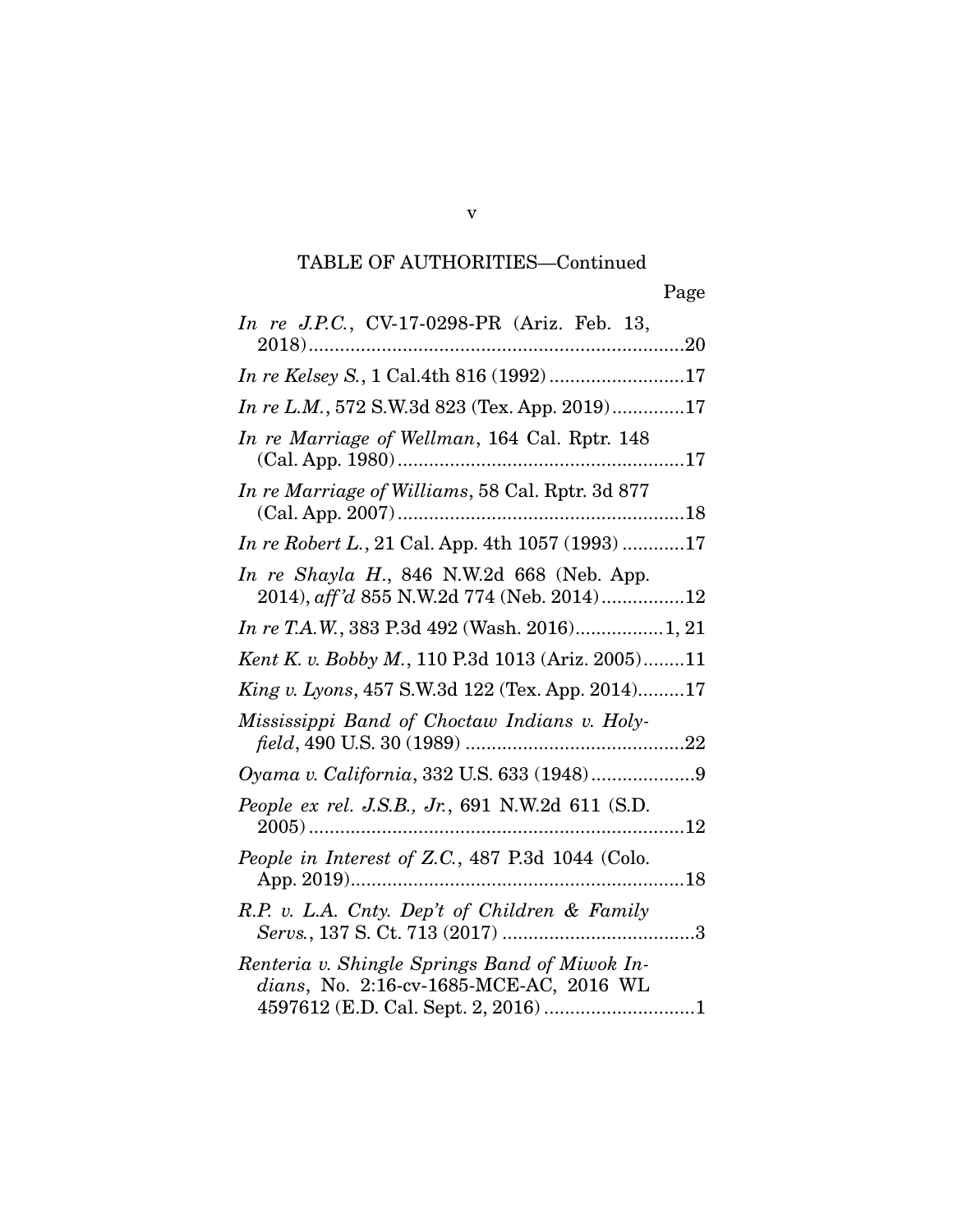Page

| S.S. v. Colo. River Indian Tribes, 138 S. Ct. 380                                                                                                      |
|--------------------------------------------------------------------------------------------------------------------------------------------------------|
| S.S. v. Stephanie H., 388 P.3d 569 (Ariz. App.<br>2017), cert. denied sub nom. S.S. v. Colorado<br><i>River Indian Tribes, 138 S. Ct. 380 (2017)11</i> |
| Santosky v. Kramer, 455 U.S. 745 (1982)9                                                                                                               |
|                                                                                                                                                        |
| Stanley v. Illinois, 405 U.S. 645 (1972)17, 19                                                                                                         |
| <i>Troxel v. Granville,</i> 530 U.S. 57 (2000)20, 21, 22                                                                                               |
| Yavapai-Apache Tribe v. Mejia, 906 S.W.2d 152                                                                                                          |

### CONSTITUTIONAL PROVISIONS

|--|--|

### **STATUTES**

vi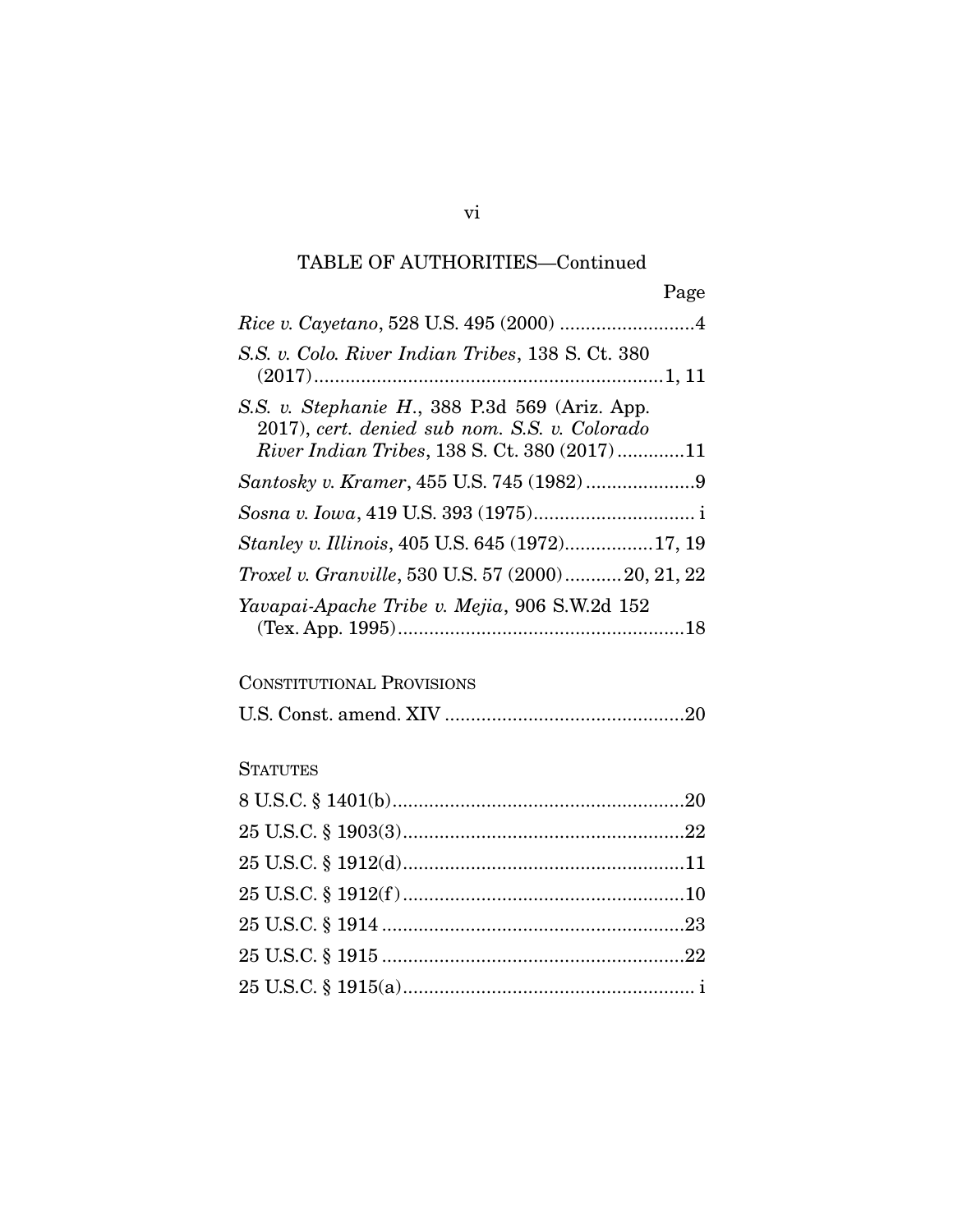|                                                | Page |
|------------------------------------------------|------|
|                                                |      |
|                                                |      |
|                                                |      |
| Adoption and Safe Families Act, Pub. Law 105-  |      |
| The Indian Child Welfare Act of 1978 ("ICWA"), |      |
| Tohono O'odham Code tit. 3, ch. 1, art. 5,     |      |

### **REGULATIONS**

|  | 80 Fed. Reg. 10146-02 § F.4(c)(3) (Feb. 25, 2015)19 |  |
|--|-----------------------------------------------------|--|
|  |                                                     |  |
|  |                                                     |  |

### OTHER AUTHORITIES

| 2 Story, Commentaries on Equity Jurisprudence         |  |
|-------------------------------------------------------|--|
| as Administered in England and America                |  |
|                                                       |  |
| <i>Adoptive Couple v. Baby Girl</i> by the Casey Fam- |  |
| ily Programs, et al. (2013 WL 1279468)16              |  |
| Arizona Department of Child Safety, Statement         |  |
| on the Death of One-Year-Old Josiah Gishie,           |  |
|                                                       |  |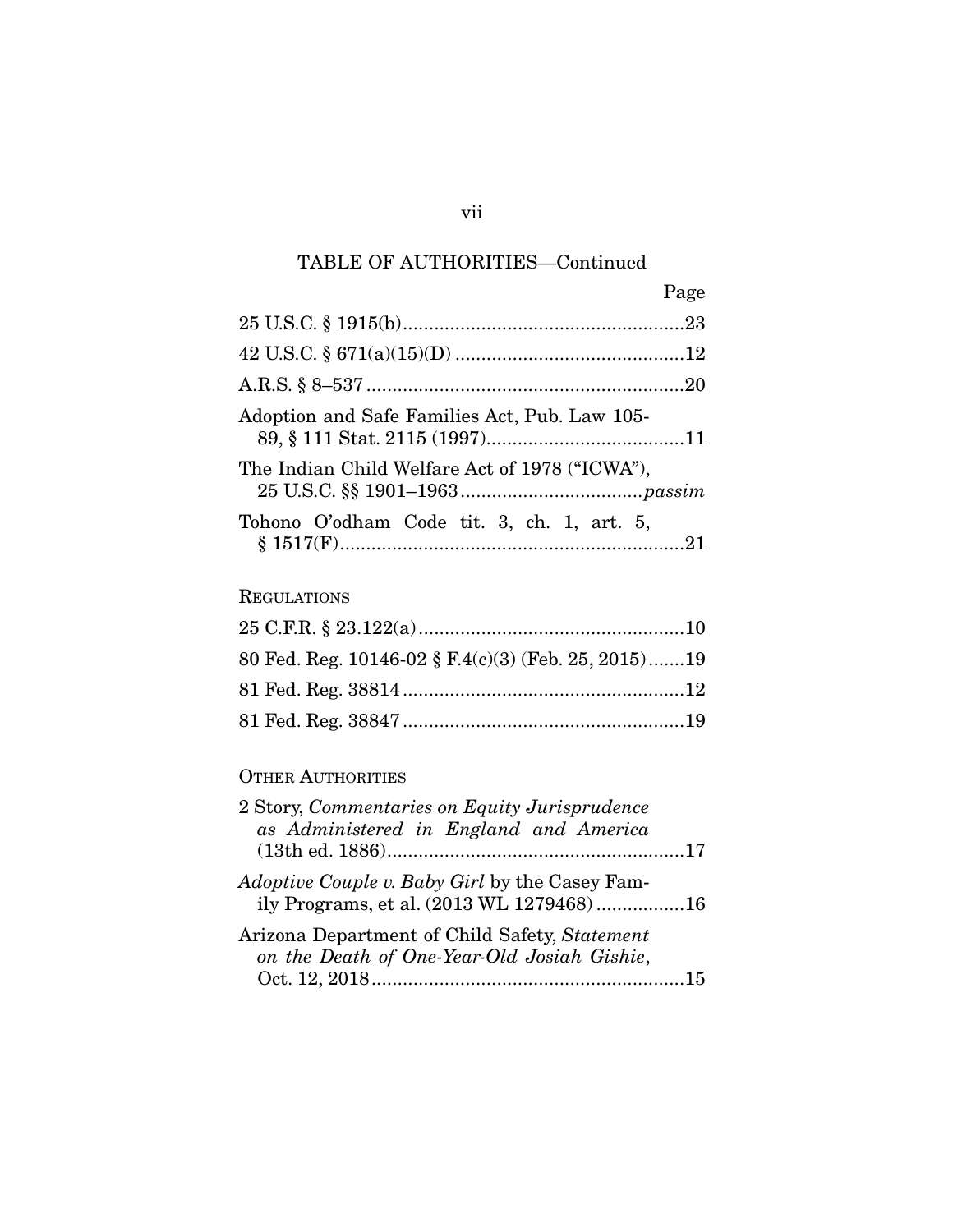|                                                                                                                                                                                             | Page |
|---------------------------------------------------------------------------------------------------------------------------------------------------------------------------------------------|------|
| Attorney General's Advisory Committee on Amer-<br>ican Indian/Alaska Native Children Exposed<br>to Violence: Ending Violence so Children Can                                                |      |
| Bakeis, The Indian Child Welfare Act of 1978: Vi-<br>olating Personal Rights for the Sake of the<br>Tribe, 10 Notre Dame J.L. Ethics & Pub. Pol'y                                           | 24   |
| Barsh, The Indian Child Welfare Act of 1978: A<br>Critical Analysis, 31 Hastings L.J. 1287, 1334                                                                                            | 7    |
| Barth, et al., Adoption of American Indian Chil-<br>dren: Implications for Implementing the In-<br>dian Child Welfare and Adoption and Safe<br>Families Acts, 24 Children & Youth Servs. R. | 7    |
| Begay & Wilczynski, Barriers to Recruiting Na-<br>tive American Foster Homes in Urban Areas 2<br>(unpublished Masters thesis, CSU San Ber-                                                  | 23   |
| Clay & Ellis, U.S. Law Pushed Boy Home Before<br>He Died, The Oklahoman, Oct. 4, 2007                                                                                                       | .14  |
| Colin, Infant Attachment: What We Know Now<br>(U.S. Dep't of Health & Human Servs., 1991)25                                                                                                 |      |
| Culp-Ressler, The Shocking Rates of Violence<br>and Abuse Facing Native American Kids,                                                                                                      |      |
| Flatten, <i>Death on a Reservation</i> (Goldwater In-                                                                                                                                       |      |

viii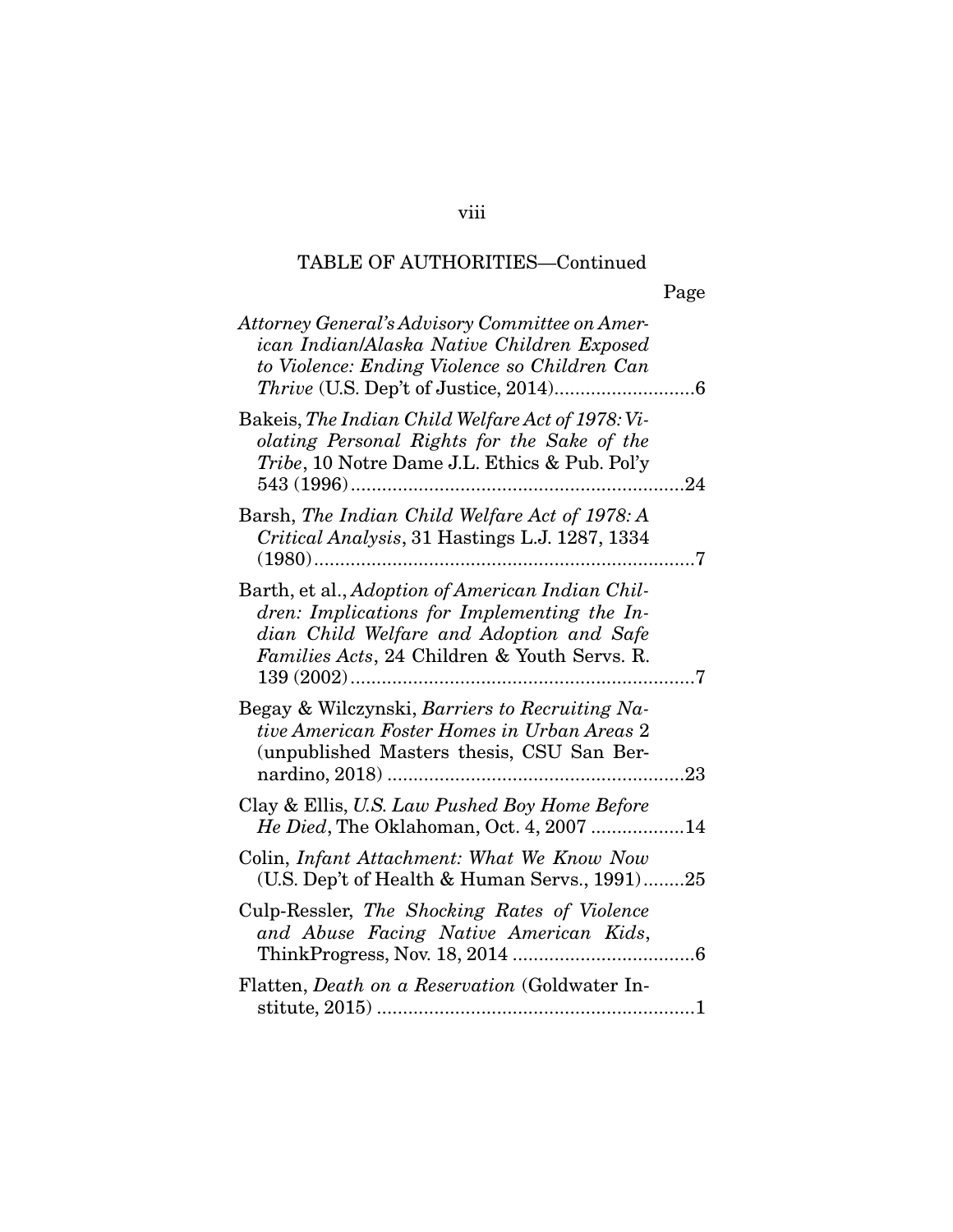|                                                                                                                                                                                      | Page |
|--------------------------------------------------------------------------------------------------------------------------------------------------------------------------------------|------|
| Friese, et al., Drinking among Native American<br>and White Youths: The Role of Perceived<br>Neighborhood and School Environment, 14 J.                                              |      |
| Heimpel, L.A.'s One and Only Native American<br>Foster Mom, The Imprint, June 14, 2016 23, 24                                                                                        |      |
| Kastelic, Testimony before National Task Force<br>on American Indian/Alaska Native Children<br>Exposed to Violence in the Home (National<br>Indian Child Welfare Association, 2013)7 |      |
|                                                                                                                                                                                      |      |
| Koehle, DCS Claims 'Jurisdictional, Legal Issues'<br>in Phoenix Toddler's Death Case, ABC15.com,                                                                                     |      |
| Krol, Inside the Native American Foster Care<br>Crisis Tearing Families Apart, Vice.com, Feb.                                                                                        |      |
| MacEachron, et al., The Effectiveness of the In-<br>dian Child Welfare Act of 1978, 70 Soc. Serv.<br>R.451(1996)                                                                     | 26   |
| Major, et al., Youth Gangs in Indian Country,<br>OJJDP Juvenile Justice Bulletin, Mar. 20046                                                                                         |      |
| Margolin, Every Adolescent Deserves A Parent,                                                                                                                                        |      |
| Murray, Foster Family Who Raised Slain 5-year-<br>old Explains How System Repeatedly Failed<br><i>Him</i> , Great Falls Tribune, Nov. 22, 201914                                     |      |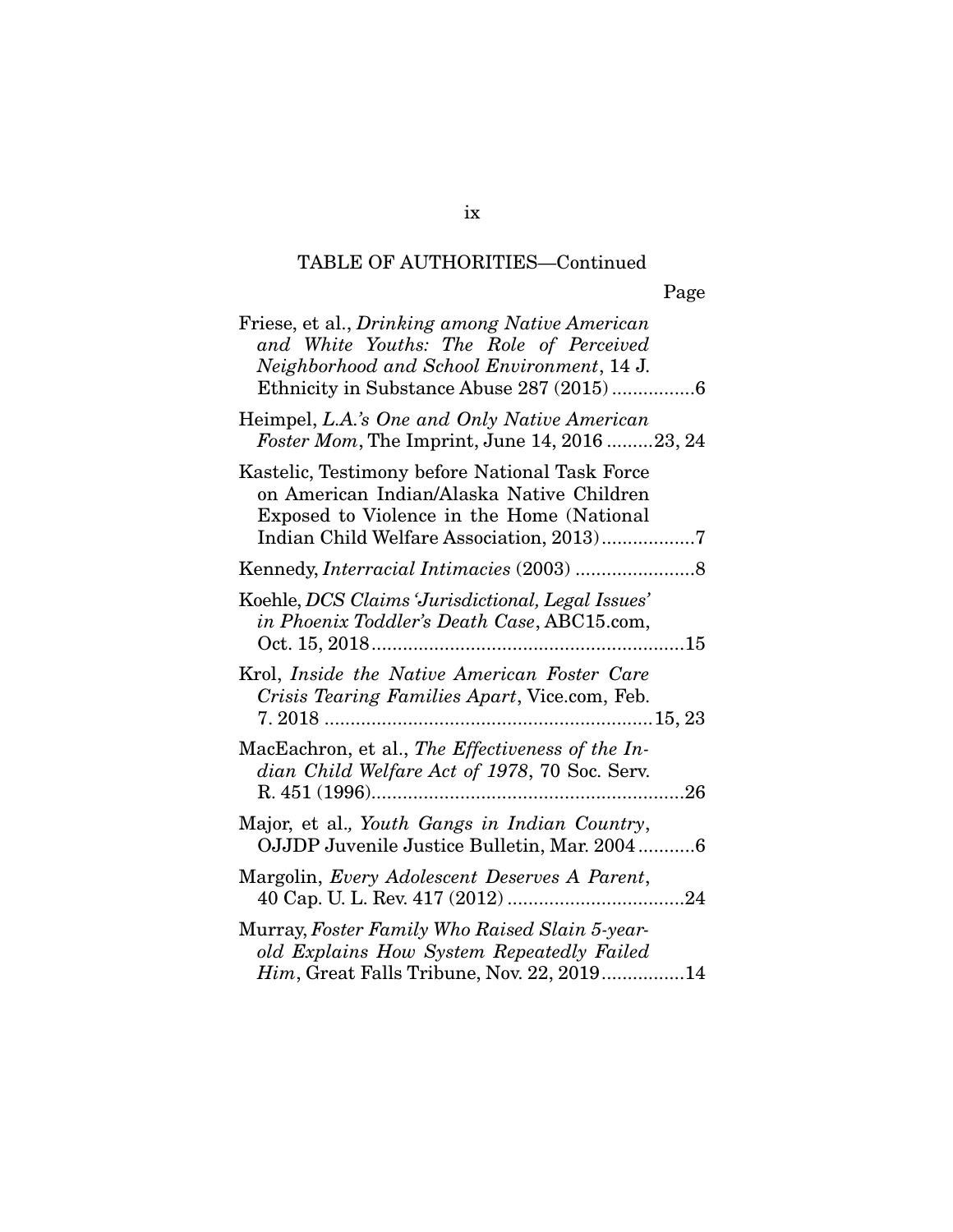| National Indian Child Welfare Association, Set-<br>ting the Record Straight: The Indian Child                                                                                               |
|---------------------------------------------------------------------------------------------------------------------------------------------------------------------------------------------|
| Olson, The Constitutional Flaws of the Indian<br>Child Welfare Act, Reason.com, Apr. 22, 20132                                                                                              |
| Olson, This Isn't the Way to Protect Families'                                                                                                                                              |
| Pharris, et al., American Indian and Alaska Na-<br>tive Youth Aging out of Foster Care: A Life<br>Course Analysis, Presentation to Society for<br>Social Work and Research, Jan. 16, 202024 |
|                                                                                                                                                                                             |
| Sandefur, Escaping the ICWA Penalty Box: In<br>Defense of Equal Protection for Indian Chil-                                                                                                 |
| Sandefur, Recent Developments in Indian Child<br>Welfare Act Litigation: Moving Toward Equal<br>Protection?, 23 Tex. Rev. L. & Pol. 425 (2019)2, 21                                         |
| Sandefur, The Federalism Problems with the In-<br>dian Child Welfare Act, 46 Am. Ind. L. Rev. —                                                                                             |
| Sandefur, The Unconstitutionality of the Indian<br>Child Welfare Act, 25 Tex. Rev. L. & Pol. $-$                                                                                            |
| Stuart, Native American Foster Children Suffer<br>Under a Law Originally Meant to Help Them,<br>Phoenix New Times, Sep. 7, 201623, 24                                                       |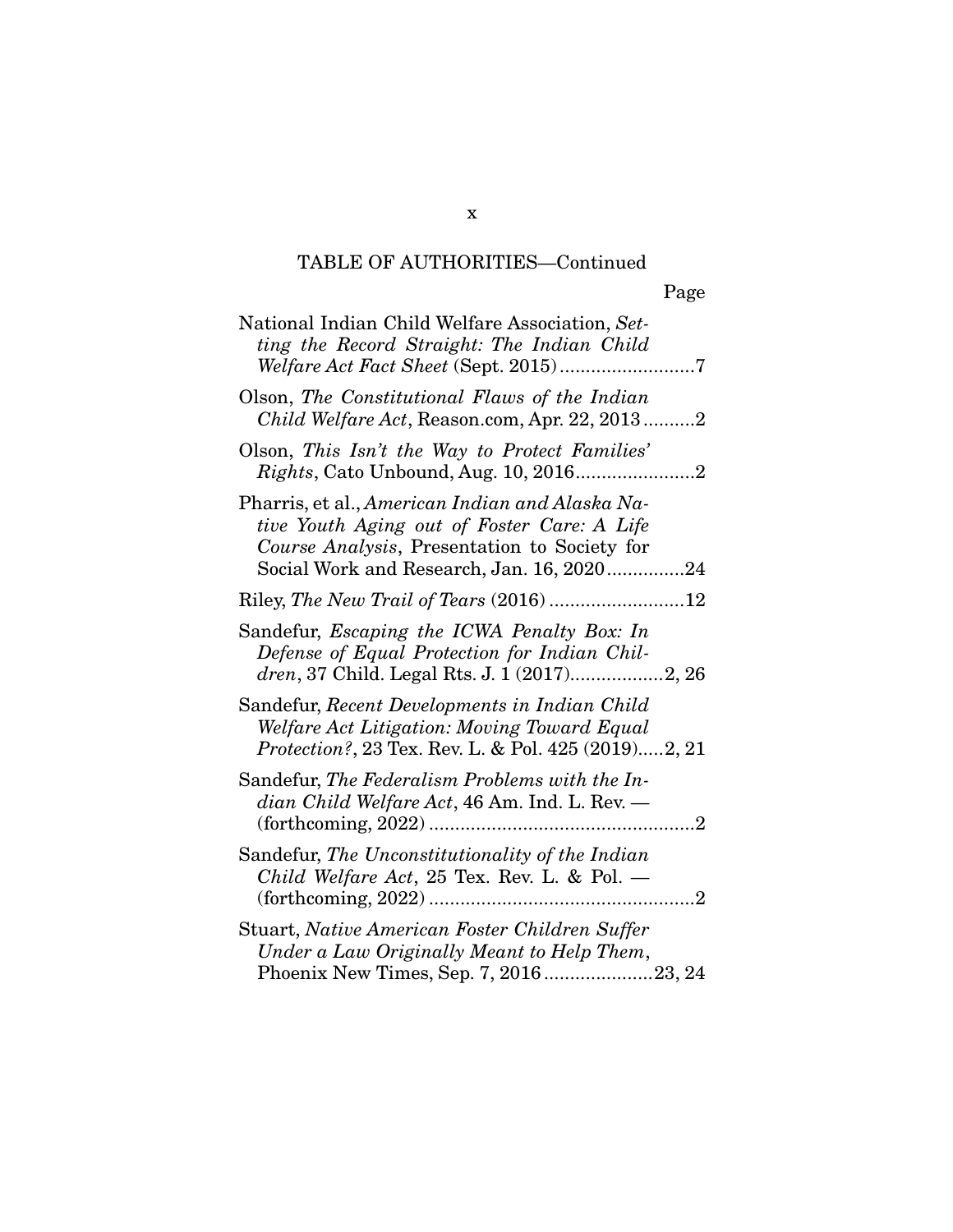Page

| Suicide Among American Indians/Alaska Na-<br>tives. Suicide Prevention Resource Center 6 |  |
|------------------------------------------------------------------------------------------|--|
| U.S. Dep't of Health & Hum. Servs., Child Mal-                                           |  |
| U.S. Dep't of Health & Human Servs., The                                                 |  |

xi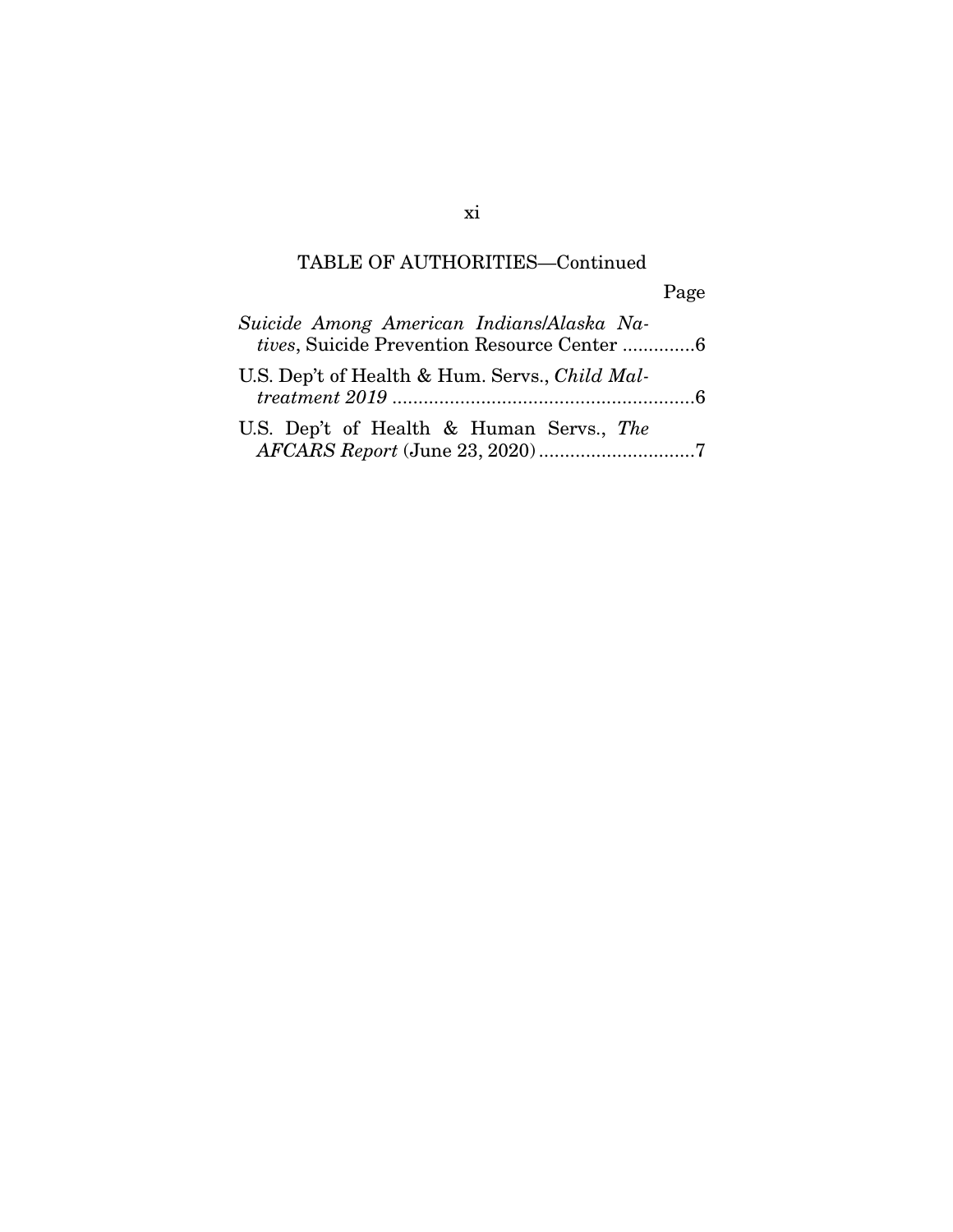### **IDENTITY AND INTEREST OF AMICUS CURIAE**<sup>1</sup>

The Goldwater Institute (GI) is a nonpartisan public policy foundation devoted to advancing the principles of limited government and individual freedom. Through its Scharf-Norton Center for Constitutional Litigation, GI litigates and files amicus briefs when its or its clients' objectives are implicated. GI's Equal Protection for Indian Children project is devoted to defending Native American children and families against the unconstitutional provisions of the Indian Child Welfare Act (ICWA). Through that project, GI has litigated or participated as amicus in ICWA cases nationwide, including in Arizona (*Gila River Indian Cmty. v. Dep't of Child Safety*, 395 P.3d 286 (Ariz. 2017)); California (*Renteria v. Shingle Springs Band of Miwok Indians*, No. 2:16-cv-1685-MCE-AC, 2016 WL 4597612 (E.D. Cal. Sept. 2, 2016)); Ohio (*In re C.J. Jr.*, 108 N.E.3d 677 (Ohio App. 2018)); and Washington (*In re T.A.W.*, 383 P.3d 492 (Wash. 2016)); as well as before this Court (*S.S. v. Colo. River Indian Tribes*, 138 S. Ct. 380 (2017)). GI scholars have also published groundbreaking research on the well-intentioned but profoundly f lawed workings of ICWA. *See, e.g.*, Flatten, *Death on a Reservation* (Goldwater Institute, 2015)<sup>2</sup>;

<sup>1</sup> Pursuant to Rules 37.3(a) and 37.6, counsel for amicus affirms that all parties consented to the filing of this brief, that no counsel for any party authored it in whole or in part, and that no person or entity, other than amici, their members, or counsel, made a monetary contribution for its preparation or submission.

<sup>2</sup> http://www.flipsnack.com/9EB886CF8D6/final-epic-pamplet. html.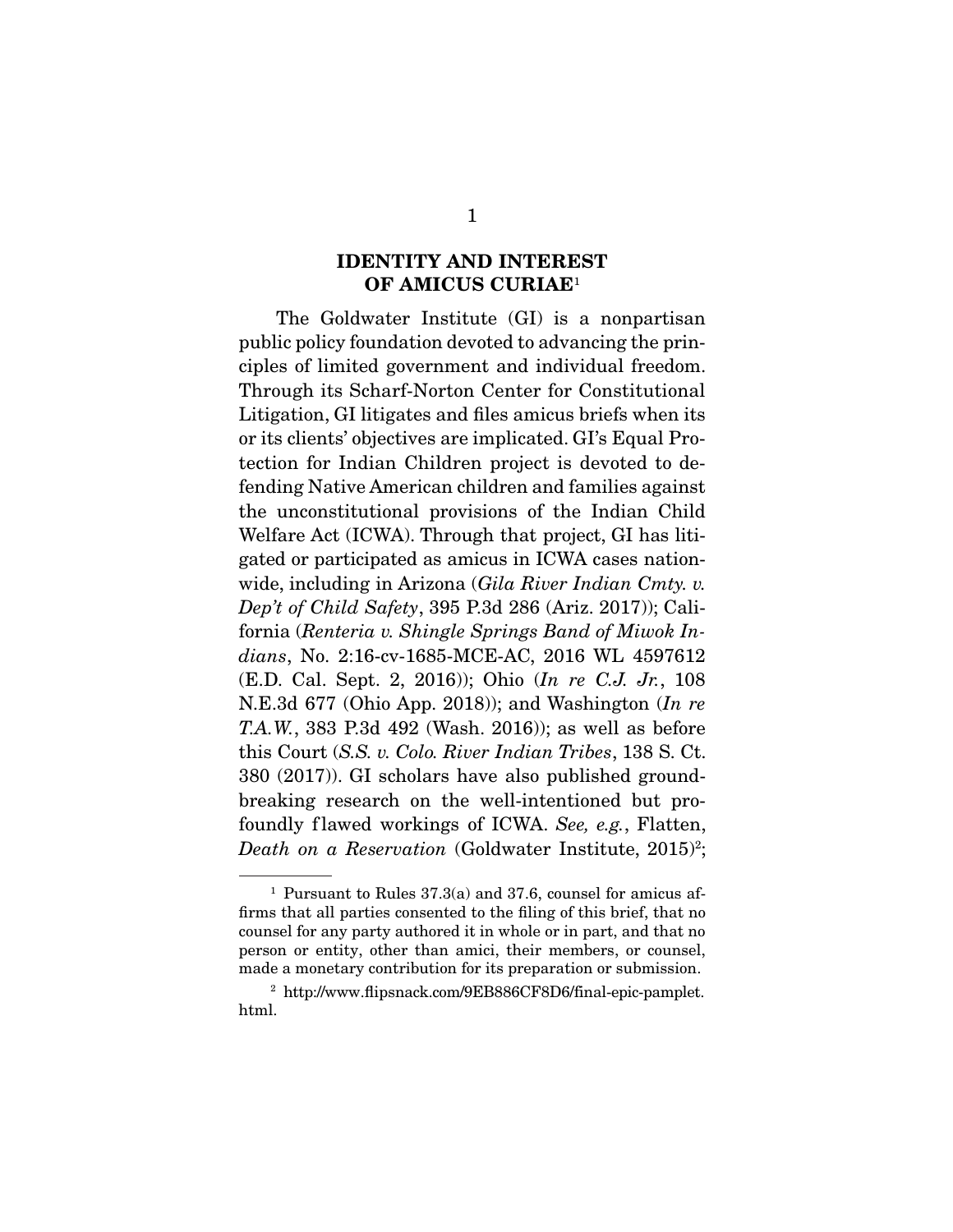Sandefur, *Escaping the ICWA Penalty Box: In Defense of Equal Protection for Indian Children*, 37 Child. Legal Rts. J. 1 (2017); Sandefur, *Recent Developments in Indian Child Welfare Act Litigation: Moving Toward Equal Protection?*, 23 Tex. Rev. L. & Pol. 425, 426 (2019); Sandefur, *The Federalism Problems with the Indian Child Welfare Act*, 46 Am. Ind. L. Rev. — (forthcoming, 2022)3 ; Sandefur, *The Unconstitutionality of the Indian Child Welfare Act*, 25 Tex. Rev. L. & Pol. — (forthcoming,  $2022$ ).<sup>4</sup>

 The Cato Institute is a nonpartisan public-policy research foundation established in 1977 and dedicated to advancing the principles of individual liberty, free markets, and limited government. Cato's Robert A. Levy Center for Constitutional Studies was established in 1989 to help restore the principles of limited constitutional government that are the foundation of liberty. Toward those ends, Cato publishes books and studies, conducts conferences, produces the annual *Cato Supreme Court Review*, and files amicus briefs in this and other courts. Cato's experts have published extensively on ICWA, *see, e.g.*, Olson, *The Constitutional Flaws of the Indian Child Welfare Act*, Reason.com, Apr. 22, 20135 ; Olson, *This Isn't the Way to Protect Fam*i*lies' Rights*, Cato Unbound, Aug. 10, 2016,<sup>6</sup> and Cato

<sup>3</sup> https://ssrn.com/abstract=3853970.

<sup>4</sup> https://ssrn.com/abstract=3823987.

<sup>5</sup> https://www.cato.org/commentary/constitutional-flaws-indianchild-welfare-act.

<sup>6</sup> https://www.cato-unbound.org/2016/08/10/walter-olson/isntway-protect-families-rights.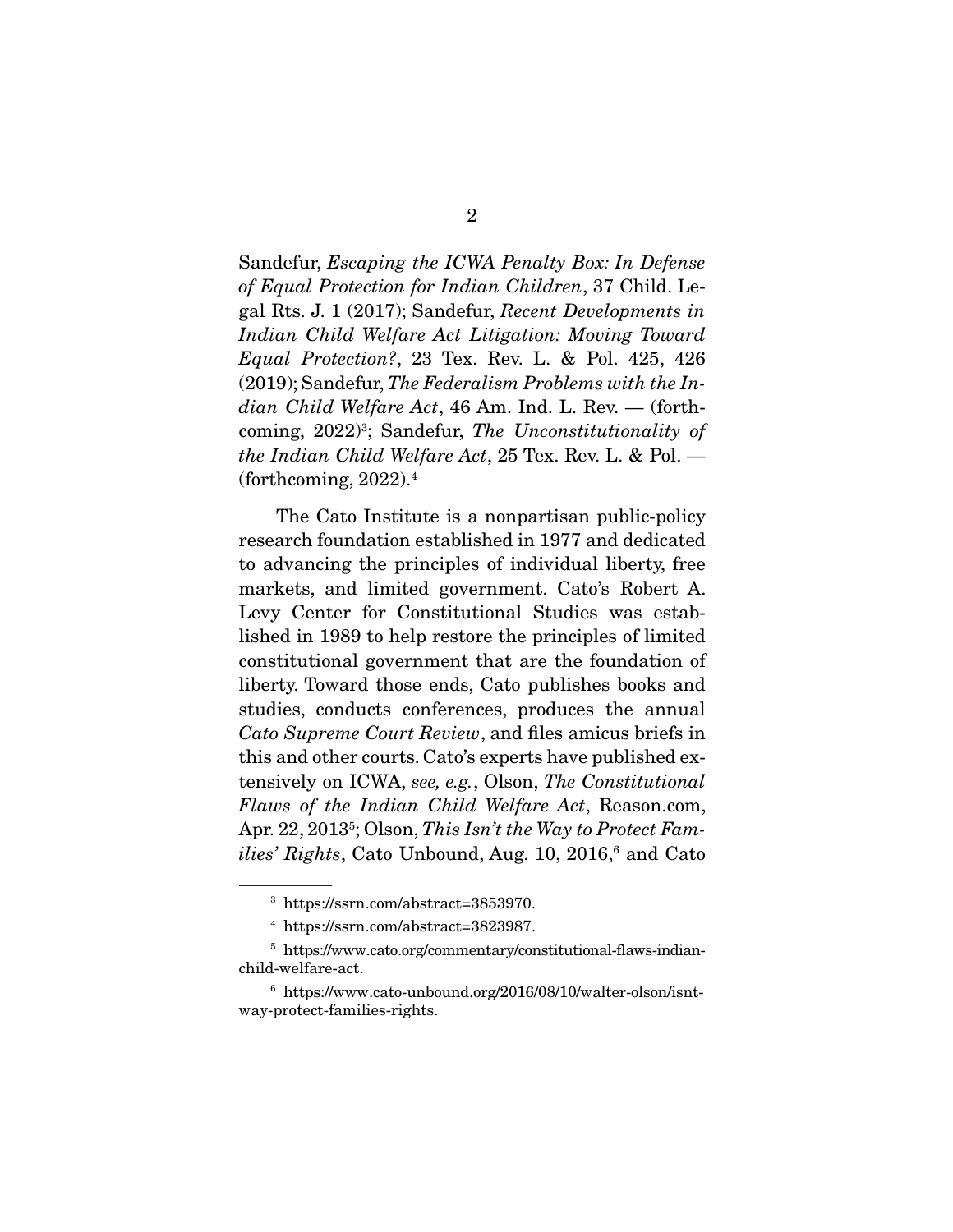has appeared as amicus in important ICWA cases. *See, e.g.*, *R.P. v. L.A. Cnty. Dep't of Children & Family Servs.*, 137 S. Ct. 713 (2017).

 The Texas Public Policy Foundation (TPPF) is a non-profit, nonpartisan research organization founded in 1989 and dedicated to promoting liberty, personal responsibility, and free enterprise through academically-sound research and outreach. In accordance with this mission, TPPF hosts policy discussions, authors research, presents legislative testimony, and drafts model ordinances to reduce the burden of government on Texans. Through its Center for Families and Children, TPPF pursues policies that will preserve families, improve foster care, and protect parents and children from unjustified, often counterproductive, government interference.

 GI, Cato, and TPPF have participated as amici at every stage of this case. Given their experience and expertise with regard to ICWA, they believe this brief will aid the Court in its consideration of these petitions.

### **INTRODUCTION AND SUMMARY OF REASONS FOR GRANTING THE PETITIONS**

 $\overbrace{\hspace{2.5cm}}^{\bullet}$   $\overbrace{\hspace{2.5cm}}^{\bullet}$ 

These petitions are of critical importance. As Texas's and the federal government's petitions explain, the case is essential to resolve pressing questions about Congress's authority to dictate to states how they may operate their child welfare laws. And as the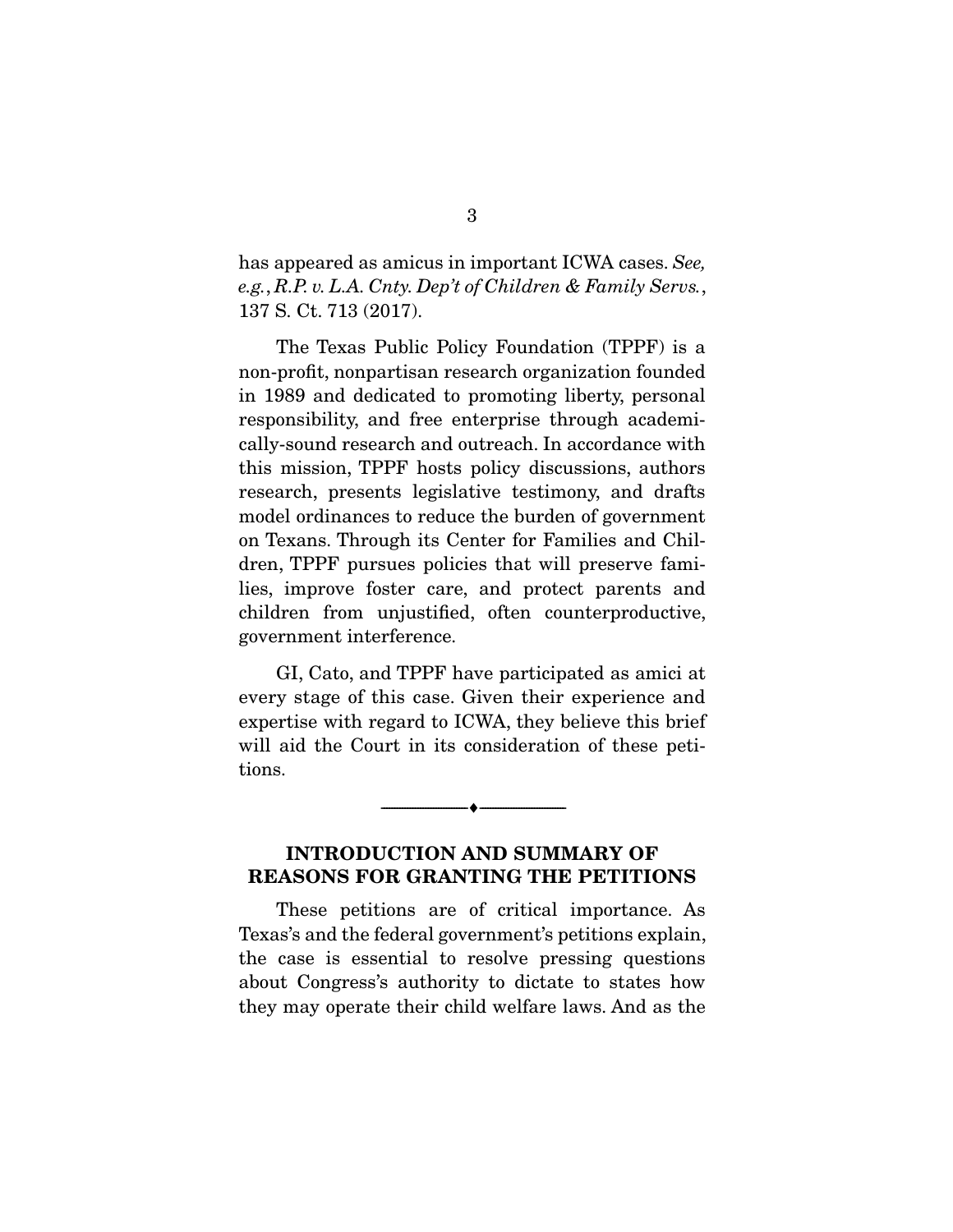tribal and federal petitions argue, this case is crucial for ensuring the uniform application of federal Indian law. But more important than any abstract question of federalism is the impact of the questions presented on the lives and well-being of countless children of Native American ancestry who, because they are deemed "Indian" based solely on their genetic heritage, are deprived of legal protections against abuse and neglect.

 ICWA strips states of the ability to protect at-risk "Indian children," limits these children's options for foster care, and effectively bars their adoption into permanent, loving homes. It also deprives Native American parents of their fundamental right to protect their own children from harm. At this moment, it is deterring otherwise willing adults from aiding at-risk "Indian children." In short, ICWA is a major obstacle to the safety and happiness of native children nationwide who are entitled to the same legal protections their non-Native peers receive. And it accomplishes this in part by erecting a race- or national-origin-based distinction of the sort that is "odious to a free people." *Rice v. Cayetano*, 528 U.S. 495, 517 (2000) (citation omitted). Certiorari is imperative to ensure that these children receive justice.

 To fully appreciate the exceptional importance of these petitions, this brief examines how some of the provisions of ICWA at issue here operate in practice,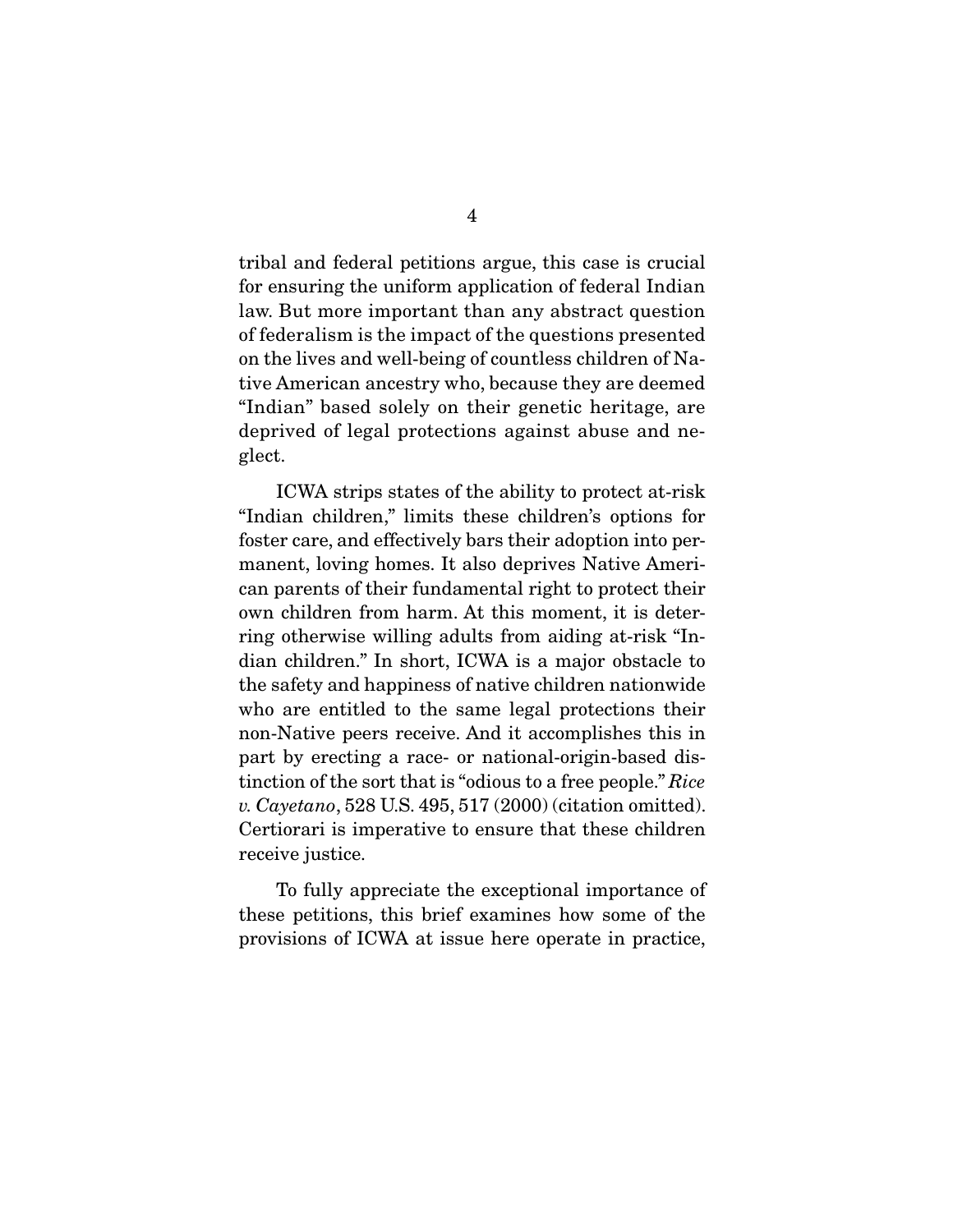and explores how those provisions inflict harm on the children ICWA is supposed to protect.

 $\overbrace{\hspace{2.5cm}}^{\bullet}$   $\overbrace{\hspace{2.5cm}}^{\bullet}$ 

#### **REASONS FOR GRANTING THE PETITION**

### **I. ICWA bars states from taking steps necessary for protecting abused and neglected "Indian children."**

This case is imperative for the safety and welfare of America's most at-risk demographic: children of Native American ancestry whom ICWA classifies as "Indian children" based solely on their biological descent.7 The reason certiorari is urgent here is that ICWA stands as a barrier to the protection of these children and is inflicting incalculable harm on them as we speak.

<sup>7</sup> It is worth emphasizing that the provisions of ICWA addressed in these petitions *do not* apply in tribal courts. They apply only to proceedings in *state* courts, regarding children over whom state child welfare agencies and state courts would, but for ICWA, exercise ordinary jurisdiction.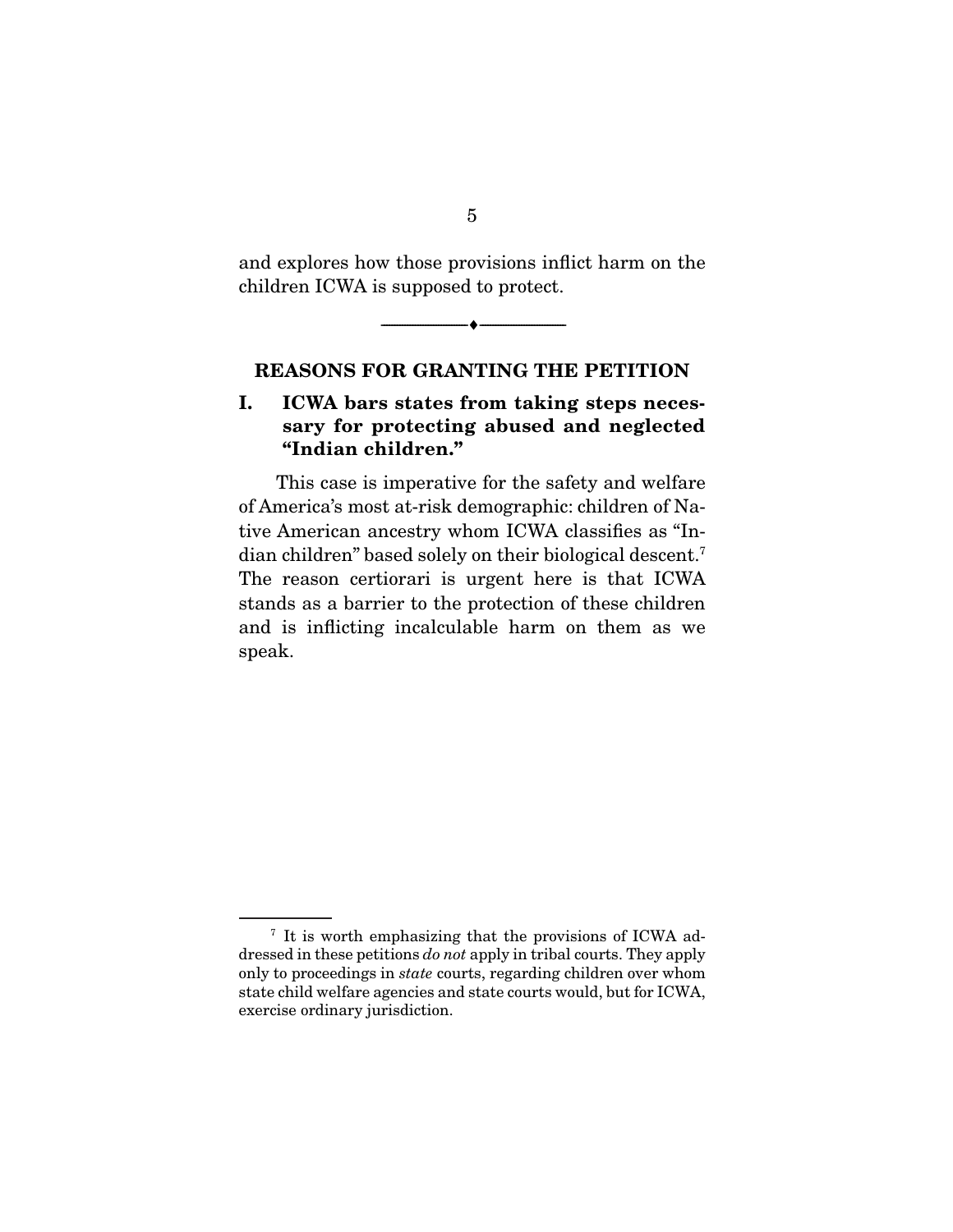### **A. Native children are at greater risk of abuse and neglect than any other children in the United States, but ICWA prevents states from protecting them.**

Native children are at greater risk of neglect,<sup>8</sup> violence,<sup>9</sup> gang activity,<sup>10</sup> drug abuse, alcoholism,<sup>11</sup> and suicide,<sup>12</sup> than any other group of children in America. They suffer higher rates of abuse than children of any other race  $(14.8 \text{ per } 1,000^{13})$  and are overrepresented in foster care—although they make up only one percent of the national population, they account for two

<sup>8</sup> *See, e.g.*, Culp-Ressler, *The Shocking Rates of Violence and Abuse Facing Native American Kids*, ThinkProgress, Nov. 18, 2014, https://thinkprogress.org/the-shocking-rates-of-violence-and-abusefacing-native-american-kids-883449df0f63/.

<sup>9</sup> *See, e.g.*, *Attorney General's Advisory Committee on American Indian*/*Alaska Native Children Exposed to Violence: Ending Violence so Children Can Thrive* (U.S. Dep't of Justice, 2014), https://www.washingtonpost.com/r/2010-2019/WashingtonPost/ 2014/11/17/National-Security/Graphics/Report\_re5.pdf.

<sup>10</sup> *See, e.g.*, Major, et al.*, Youth Gangs in Indian Country*, OJJDP Juvenile Justice Bulletin, Mar. 2004, http://ncys.ksu.edu. sa/sites/ncys.ksu.edu.sa/files/crime%2020.pdf.

<sup>11</sup> *See, e.g.*, Friese, et al., *Drinking among Native American and White Youths: The Role of Perceived Neighborhood and School Environment*, 14 J. Ethnicity in Substance Abuse 287 (2015).

<sup>12</sup> *See, e.g.*, *Suicide Among American Indians*/*Alaska Natives*, Suicide Prevention Resource Center, https://sprc.org/scope/racialethnic-disparities/american-indian-alaska-native-populations.

<sup>13</sup> U.S. Dep't of Health & Hum. Servs., *Child Maltreatment 2019* at 21, https://www.acf.hhs.gov/sites/default/files/documents/ cb/cm2019.pdf.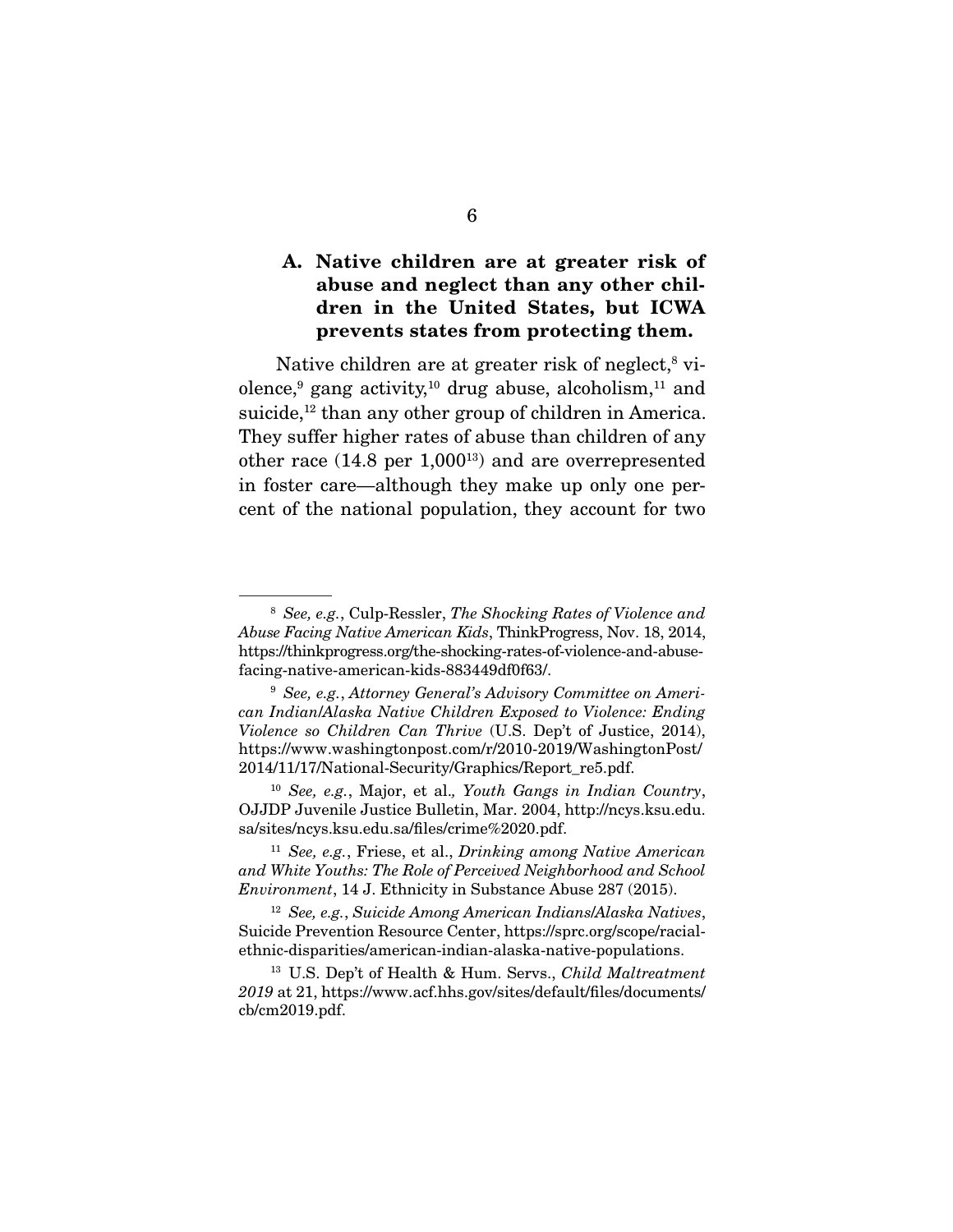percent of children in foster care.14 They also tend to spend far longer in foster care than children of other races,<sup>15</sup> meaning that they are more likely to "age out" instead of finding permanent, loving adoptive homes.

 Tribal governments typically blame these disparities on racism by child welfare agencies, *see, e.g.*, National Indian Child Welfare Association, *Setting the Record Straight: The Indian Child Welfare Act Fact*  Sheet (Sept. 2015)<sup>16</sup> (blaming "widespread non-compliance" by state governments), but the more plausible explanation is that Native children disproportionately suffer from poverty, isolation, lack of access to services, and other risk factors.17 As one expert observes, ICWA "does little to alter the conditions that Congress held responsible for the unwarranted breakup of Indian families. . . . The Act's emphasis is on removal and placement, not prevention." Barsh, *The Indian Child* 

<sup>14</sup> U.S. Dep't of Health & Human Servs., *The AFCARS Report* (June 23, 2020) at 2, https://www.acf.hhs.gov/sites/default/ files/documents/cb/afcarsreport27.pdf.

<sup>15</sup> Barth, et al., *Adoption of American Indian Children: Implications for Implementing the Indian Child Welfare and Adoption and Safe Families Acts*, 24 Children & Youth Servs. R. 139 (2002).

<sup>16</sup> https://www.nicwa.org/wp-content/uploads/2017/04/Settingthe-Record-Straight-ICWA-Fact-Sheet.pdf.

<sup>&</sup>lt;sup>17</sup> Kastelic, Testimony before National Task Force on American Indian/Alaska Native Children Exposed to Violence in the Home 6 (National Indian Child Welfare Association, 2013), https:// www.nicwa.org/wp-content/uploads/2016/11/NICWATestimony TaskForceonAIANChildrenExposedtoViolence\_Dec2013.pdf.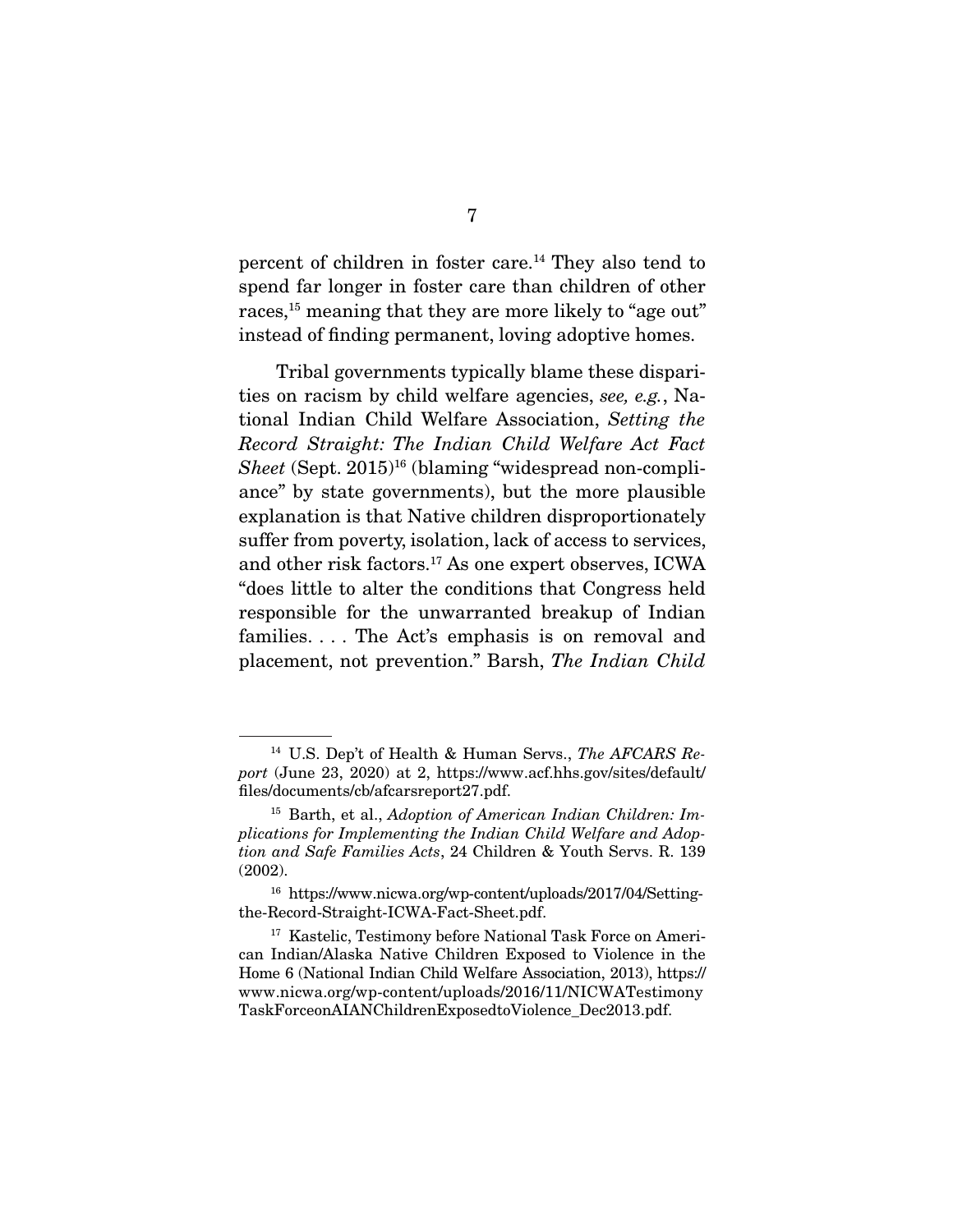#### *Welfare Act of 1978: A Critical Analysis*, 31 Hastings L.J. 1287, 1334 (1980).

 Professor Randall Kennedy is more frank: the challenges faced by Native children amount to "a large, complex social disaster that reflected and generated poverty, anomie, drug dependency, child neglect, and wanton violence," he writes, but instead of confronting these problems, Congress adopted ICWA, on the assumption that the problems "could be solved merely by the passage of a new law that would curtail the power of state officials." Kennedy, *Interracial Intimacies* 497 (2003).

 Curtailing their power, however—and imposing different, *less-protective* rules for cases involving "Indian children"—has actually resulted in greater harm to these children, depriving them of security against maltreatment or opportunities for safety and happiness. Today, ICWA stands as a major obstacle to the protection of these children's futures.

### **B. ICWA's restrictions and mandates prevent states from protecting these children from harm.**

Contrary to the claims of Petitioners Cherokee Nation, et al., ICWA is *not* a benefit to "Indian children," but a handicap to their safety and well-being. It bars state officials from protecting these children from abuse and neglect, restricts the availability of permanent, loving adoptive homes for at-risk "Indian children," and in case after case has led to the injury and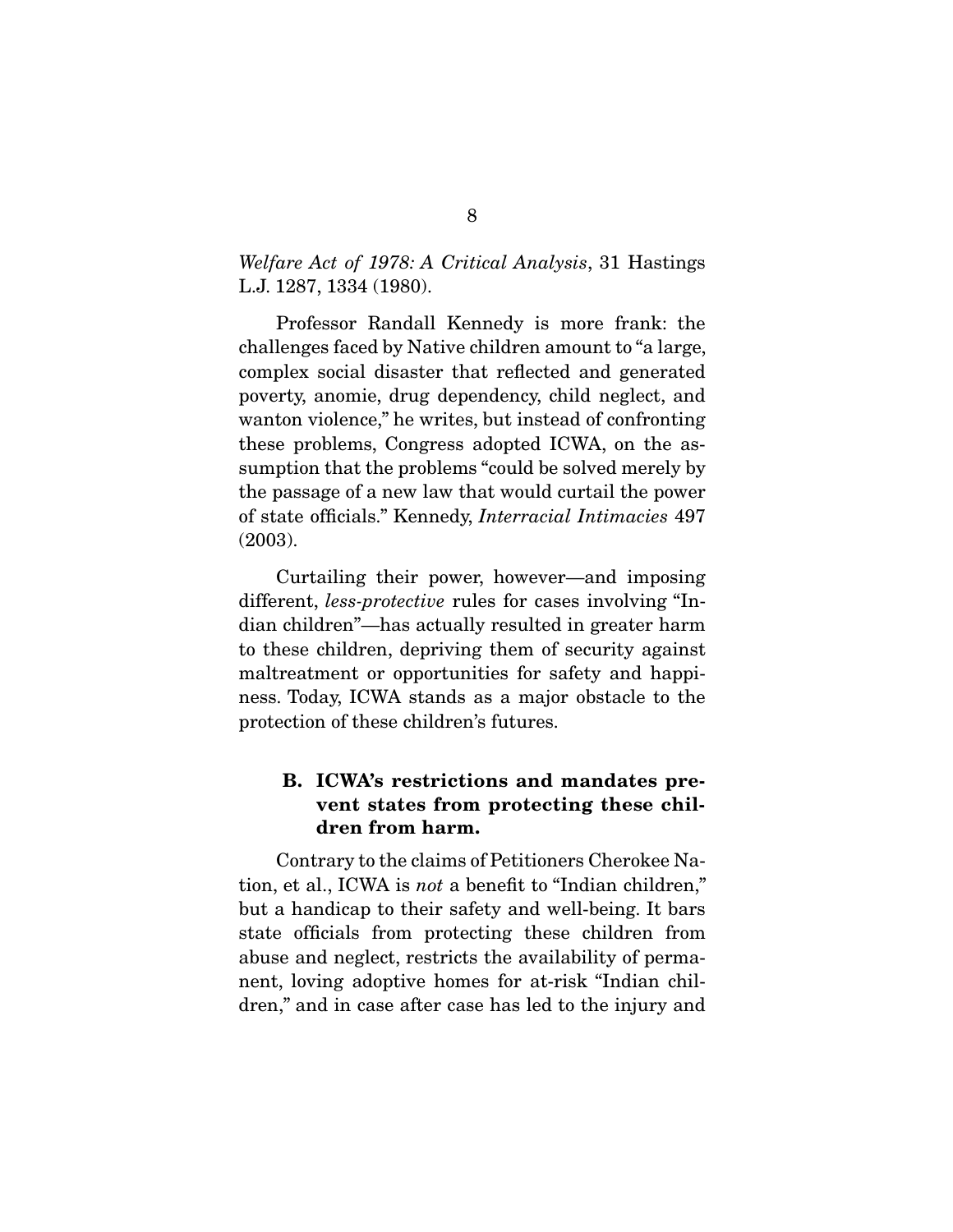even the deaths of children who happen to fit ICWA's race-based or national origin-based profile.18

#### **1. The beyond a reasonable doubt standard**

 Consider the evidentiary standard for Termination of Parental Rights (TPR) cases. In *Santosky v. Kramer*, 455 U.S. 745 (1982), this Court held that the due process clause requires TPR cases to be decided under the "clear and convincing evidence" standard, because a mere "preponderance of evidence" standard was insufficient to protect the rights of parents—and a "beyond a reasonable doubt" standard was insufficient to protect the rights of children. Indeed, the reasonable doubt standard "would erect an unreasonable barrier to state efforts to free permanently neglected children for adoption." *Id.* at 769.

<sup>&</sup>lt;sup>18</sup> The Texas and Brackeen petitioners correctly observe that ICWA's definition of "Indian child" (25 U.S.C. § 1903(3)) is racial, because it applies to children who, solely as a function of their ancestry, are "eligible" for tribal membership and who have a "biological parent" who is a tribal member. Brackeen Pet. at 21; Texas Pet. at 4. But even if not racial, ICWA's definition of "Indian child" creates a *national origin***-based distinction**. *See Espinoza v. Farah Mfg. Co*., 414 U.S. 86, 95 (1973) ("national origin" classification is one based on a person's national "ancestry"); *Oyama v. California*, 332 U.S. 633, 645 (1948) (statute created national origin classification because it was triggered by the citizenship or ancestry of a child's parents). Obviously, national origin classifications are just as suspect as racial classifications, and are subject to the same strict scrutiny. *Dawavendewa v. Salt River Project Agric. Improvement & Power Dist*., 154 F.3d 1117, 1120 (9th Cir. 1998).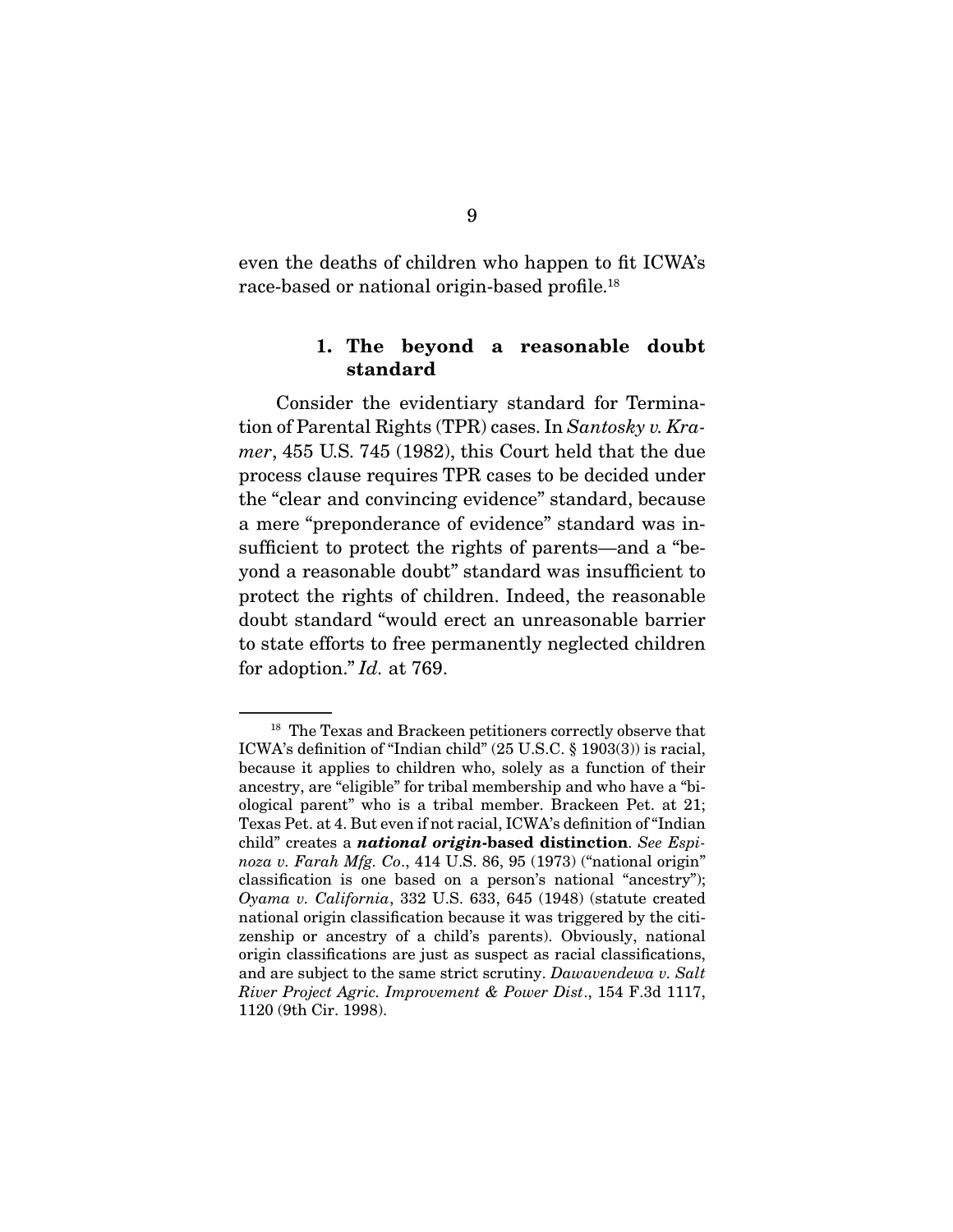ICWA, however, imposes precisely that "reasonable doubt" standard. 25 U.S.C. § 1912(f ). Indeed, it goes further, and also requires testimony by expert witnesses, *id.*, who, according to federal regulations, must be experts on tribal social and cultural standards. 25 C.F.R. § 23.122(a).

 This is a greater burden than is required to send a criminal defendant to death row.

 Because TPR is often necessary to protect at-risk children from abuse or to find them adoptive homes, this provision of ICWA erects an unreasonable barrier to state efforts to free permanently neglected Indian children for adoption.

 This Court and other courts have recognized that ICWA deters otherwise willing adults from providing adoptive homes for in-need "Indian children." *See Adoptive Couple v. Baby Girl*, 570 U.S. 637, 653–54 (2013) (ICWA's mandates "unnecessarily place vulnerable Indian children at a unique disadvantage in finding a permanent and loving home"); *In re Bridget R.*, 49 Cal. Rptr. 2d 507, 527 (Cal. App. 1996) (ICWA reduces "the number and variety of adoptive homes that are potentially available to an Indian child," and increases the risk that "an Indian child who has been placed in an adoptive or potential adoptive home" will be "taken from that home and placed with strangers.").

 But the reasonable doubt standard also harms Indian children in non-adoption situations. TPR is often sought by Native parents themselves, who seek to protect their children from abusive or neglectful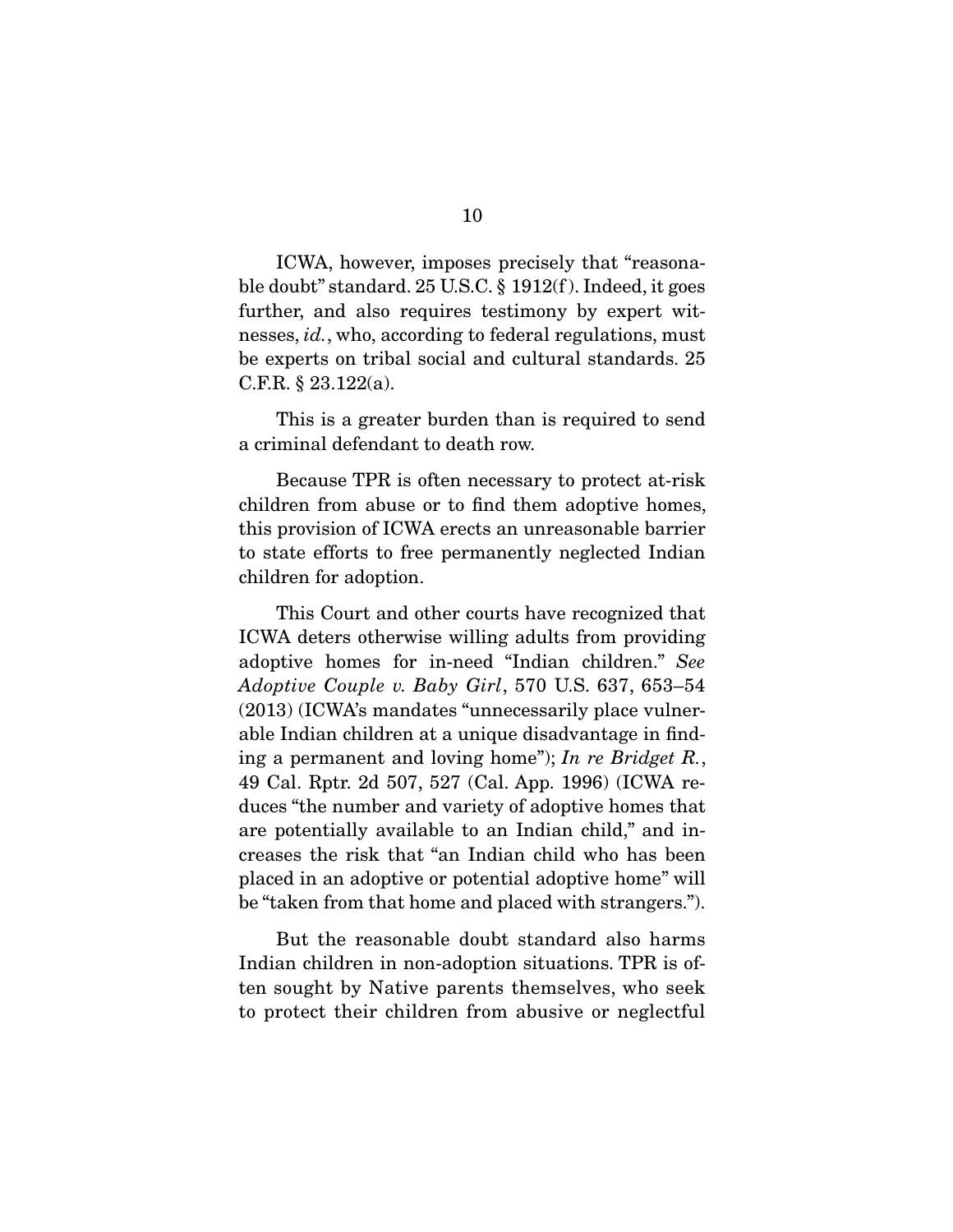ex-spouses, and who are barred from doing so by this evidentiary standard. In *S.S. v. Stephanie H*., 388 P.3d 569 (Ariz. App. 2017), *cert. denied sub nom. S.S. v. Colorado River Indian Tribes*, 138 S. Ct. 380 (2017), a tribal member father sought to terminate the rights of his drug-addicted and neglectful ex-wife. Had the children been Canadian or Mongolian, Arizona state law which uses the "clear and convincing" standard would have applied. *See, e.g.*, *Kent K. v. Bobby M.*, 110 P.3d 1013, 1017–18 ¶ 19 (Ariz. 2005). But because the children were "Indian children," ICWA's more burdensome requirements applied—and, thanks to the expense of obtaining expert witness testimony and the extreme difficulty of satisfying the reasonable doubt standard, the father was forbidden to take steps necessary to protect his children. *See further* Section II below.

#### **2. The active efforts requirement**

 ICWA also forbids either state or private parties from rescuing mistreated "Indian children" from abusive households unless that state or private party first makes "active efforts" to "prevent the breakup of the Indian family." 25 U.S.C. § 1912(d).

 In cases involving non-"Indian children," the laws of all states, as well as the federal Adoption and Safe Families Act, Pub. Law 105-89, § 111 Stat. 2115 (1997), require only "reasonable efforts" to prevent family breakup, and this requirement is excused in cases of "aggravated circumstances" such as sexual abuse or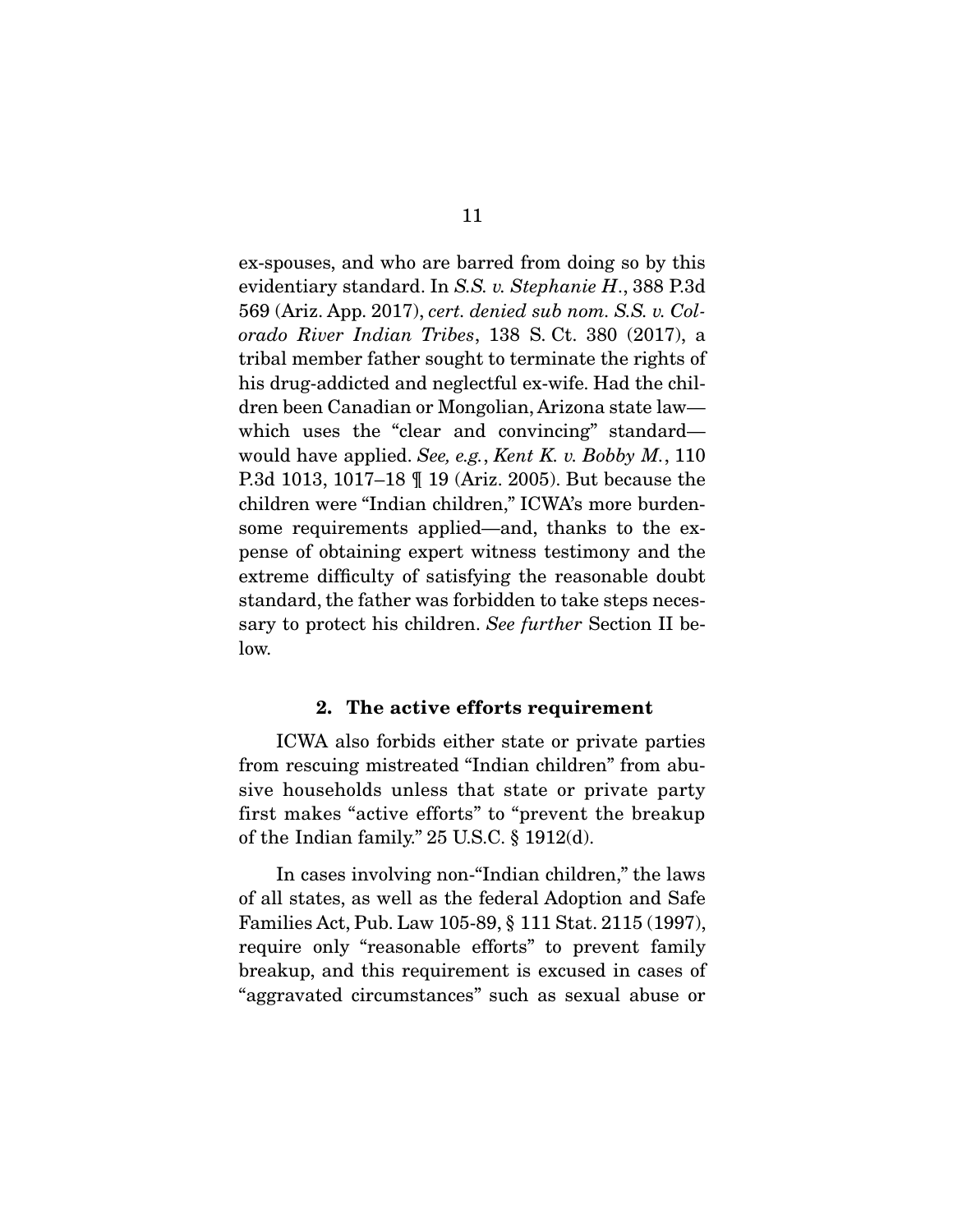drug addiction by the parent, or the commission of murder or other specified felonies, *see* 42 U.S.C.  $§ 671(a)(15)(D).$ 

 ICWA's "active efforts" requirement, however, exceeds the "reasonable efforts" requirement,19 and is *not*  excused by the presence of aggravated circumstances. *See, e.g.*, *People ex rel. J.S.B., Jr.*, 691 N.W.2d 611, 618 ¶ 20 (S.D. 2005); 81 Fed. Reg. 38814 (federal regulation stating that active efforts are not excused in such circumstances).

 This means that in cases where state agencies can *prove* that the parent of an "Indian child" is abusive, they nonetheless must return that child to the abusive home, to be abused again. No such requirement would apply if the child were white, Asian, black, Hispanic, etc.

Unsurprisingly, the consequences are often tragic. $20$ In *In re Shayla H*., 846 N.W.2d 668 (Neb. App. 2014),

<sup>&</sup>lt;sup>19</sup> ICWA does not define "active efforts," but state courts say it requires something above and beyond reasonable efforts—for example, it requires "the bizarre undertaking of 'stimulat[ing]' a biological father's 'desire to be a parent.' " *Adoptive Couple*, 570 U.S. at 653.

<sup>&</sup>lt;sup>20</sup> It is extraordinarily difficult to determine the exact scale of harms inflicted by ICWA because child protection agencies and tribal governments typically refuse to disclose information about such cases, even where that information would not compromise anyone's confidentiality. Foster parents are usually afraid to speak out regarding abuses they witness, out of fear that they will lose their foster care licenses, and state child protection officers fear losing their jobs. Tribal governments often punish whistleblowers, *cf.* Riley, *The New Trail of Tears* 154–55 (2016), and state juvenile court judges liberally employ gag rules to penalize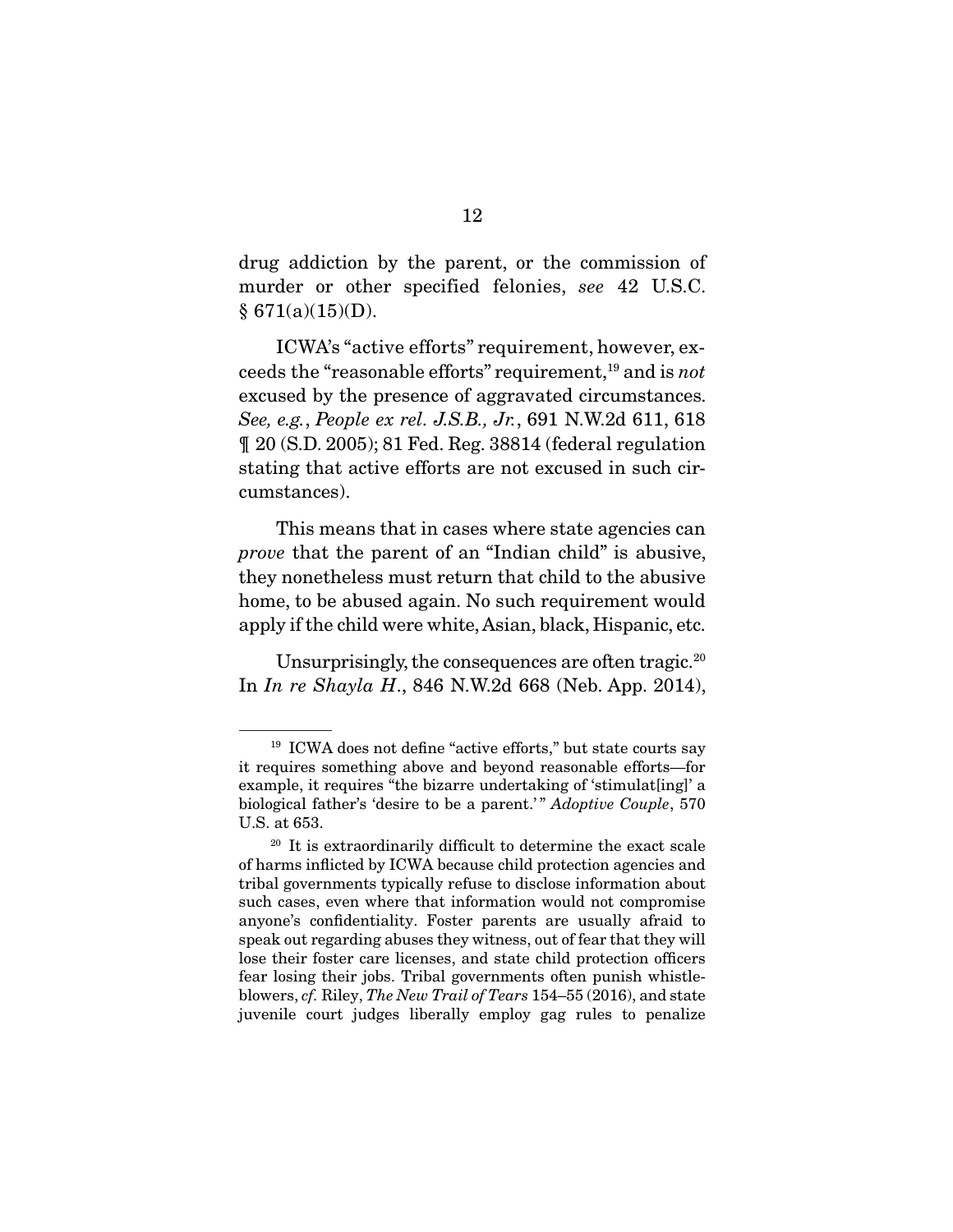*aff 'd* 855 N.W.2d 774 (Neb. 2014), state child protection officers took three minor girls from the custody of their father, due to sexual abuse and neglect. The trial court concluded that this was in their best interests. But the Court of Appeals reversed, because although the state had satisfied the *reasonable* efforts requirement, the children were "Indian children," and the state had not satisfied the *active* efforts burden. The state therefore sent the girls back to the abusive household—where they were subjected to more molestation. Later, the trial court again removed them from the family, noting that they had "experienced lifetimes of trauma," due to the "repeated lewd and lascivious behavior" of the abusive parents—trauma they would have been spared, had they been of another race. *In re Interest of Shayla H., et al*., Doc. JV13 (Lancaster County Juvenile Court, May 1, 2015) at 3, 18.

 ICWA's active efforts requirement has often proven fatal to children. The Oklahoma Department of Human Services was well aware that five-year-old Declan Stewart was being physically abused by his mother's boyfriend. Department officials described his

anyone who shares such information with the public, or even who take legal positions contrary to tribal governments.

For example, in *In re C.J. Jr.*, 2019-Ohio-1863, the guardian ad litem objected to the child being sent from Ohio to Arizona to live with strangers he had never met, as the tribe demanded under ICWA. Because the guardian ad litem argued that ICWA was unconstitutional, the juvenile court judge *removed him from the case*—a brazen violation of the First Amendment. *See In re C.J. Jr.*, 15JU-232 (Ct. Common Pl. Franklin Co., June 25, 2018) at 2 (removing G.A.L. because he "does not support ICWA.").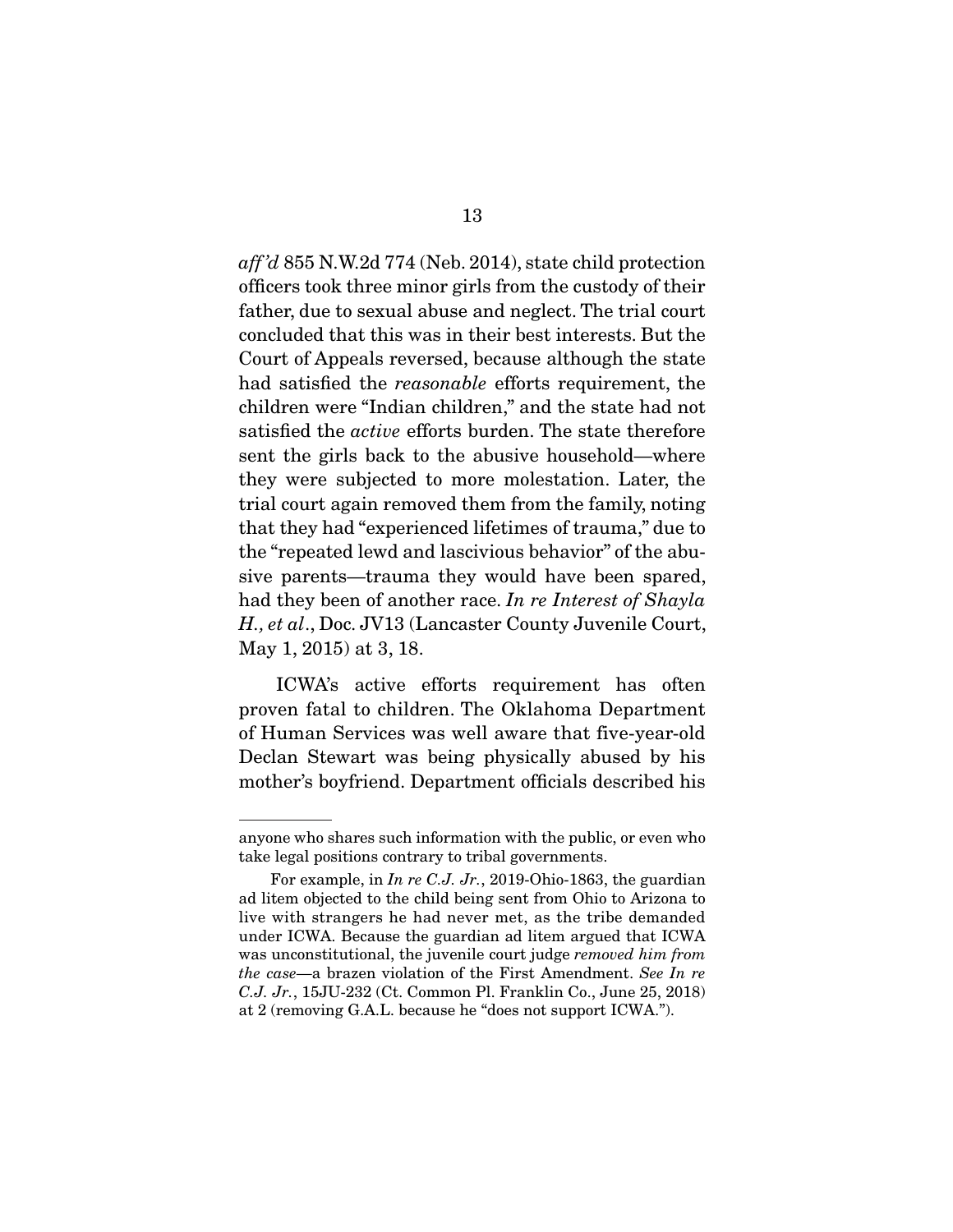condition as "shocking," and in 2006, removed him from his mother's custody after he arrived at the emergency room with signs of having been beaten. Had Declan been Chinese or Jewish, the state could have placed him in safe custody. But because he was biologically eligible for membership in the Cherokee tribe, ICWA applied—and its "active efforts" requirement required the Department to return Declan to his mother's custody. A year later, her boyfriend raped him and beat him to death. *See* Clay & Ellis, *U.S. Law Pushed Boy Home Before He Died*, The Oklahoman, Oct. 4, 2007.<sup>21</sup>

 Officials in Great Falls, Montana, knew five-yearold Antonio Renova was being brutalized by his biological parents. They placed him in foster care with a couple who cared for him for more than four years, and hoped to adopt him. But because he was biologically eligible for membership in the Crow tribe, he was deemed an "Indian child," and the tribal court judge said "I'll be damned if I'll . . . let a white couple adopt a Crow child." Murray, *Foster Family Who Raised Slain 5-year-old Explains How System Repeatedly Failed Him*, Great Falls Tribune, Nov. 22, 2019.<sup>22</sup> The state therefore returned him to his abusive parents in February 2019. Had Antonio been Italian or Peruvian, the state could have spared his life. Instead, because he

<sup>21</sup> https://www.oklahoman.com/article/3140271/us-law-pushedboy-home-before-he-diedbrspan-classhl2tribal-statute-advocatesreunifying-split-familiesspan?

<sup>22</sup> https://www.greatfallstribune.com/story/news/2019/11/22/ foster-family-who-raised-slain-child-explains-how-system-failedhim/4275866002/.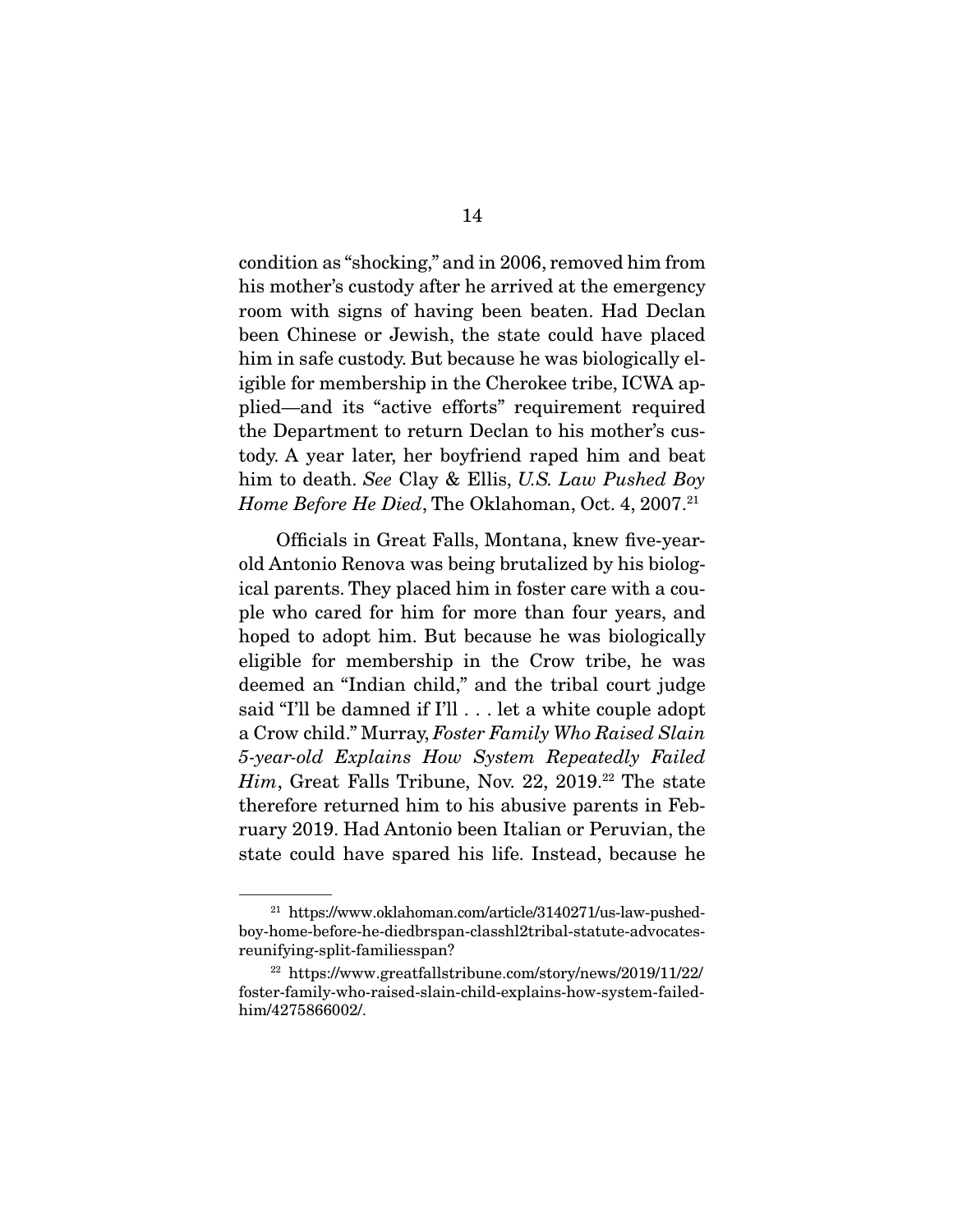was subject to ICWA's mandates, he was beaten to death seven months later by adults the state knew were hurting him.

 Arizona Department of Child Services officers had been investigating one-year-old Josiah Gishie's mother for half a decade due to her mistreatment of her other children, but its efforts to help her put her life on track were unsuccessful. They placed Josiah in foster care, and if he had been Swiss or Nigerian, they might have been able to save him. But—as the Department itself said in a subsequent press release—his mother was "affiliated with an Arizona Tribe, [meaning] her cases fell under [ICWA]. ICWA cases contain jurisdictional and legal issues that influence how the Department investigates and provides services. . . . There is a higher burden of proof for the government to intervene in an ICWA case." Arizona Department of Child Safety, *Statement on the Death of One-Year-Old Josiah Gishie*, Oct. 12, 2018.<sup>23</sup> Consequently, the Department returned Josiah to her custody. A month later, she left him alone in the apartment and went to work. He was dead when she returned. Koehle, *DCS Claims 'Jurisdictional, Legal Issues' in Phoenix Toddler's Death Case*, ABC15.com, Oct. 15, 2018.24

 ICWA stands as a barrier to protecting at-risk children who are deemed "Indian" based solely on their

<sup>23</sup> https://dcs.az.gov/sites/default/files/StatementFatality/Fatality %20Statement%20Josiah%20Gishie.pdf.

<sup>24</sup> https://www.abc15.com/news/region-phoenix-metro/centralphoenix/dcs-there-were-jurisdictional-legal-issues-in-boys-case.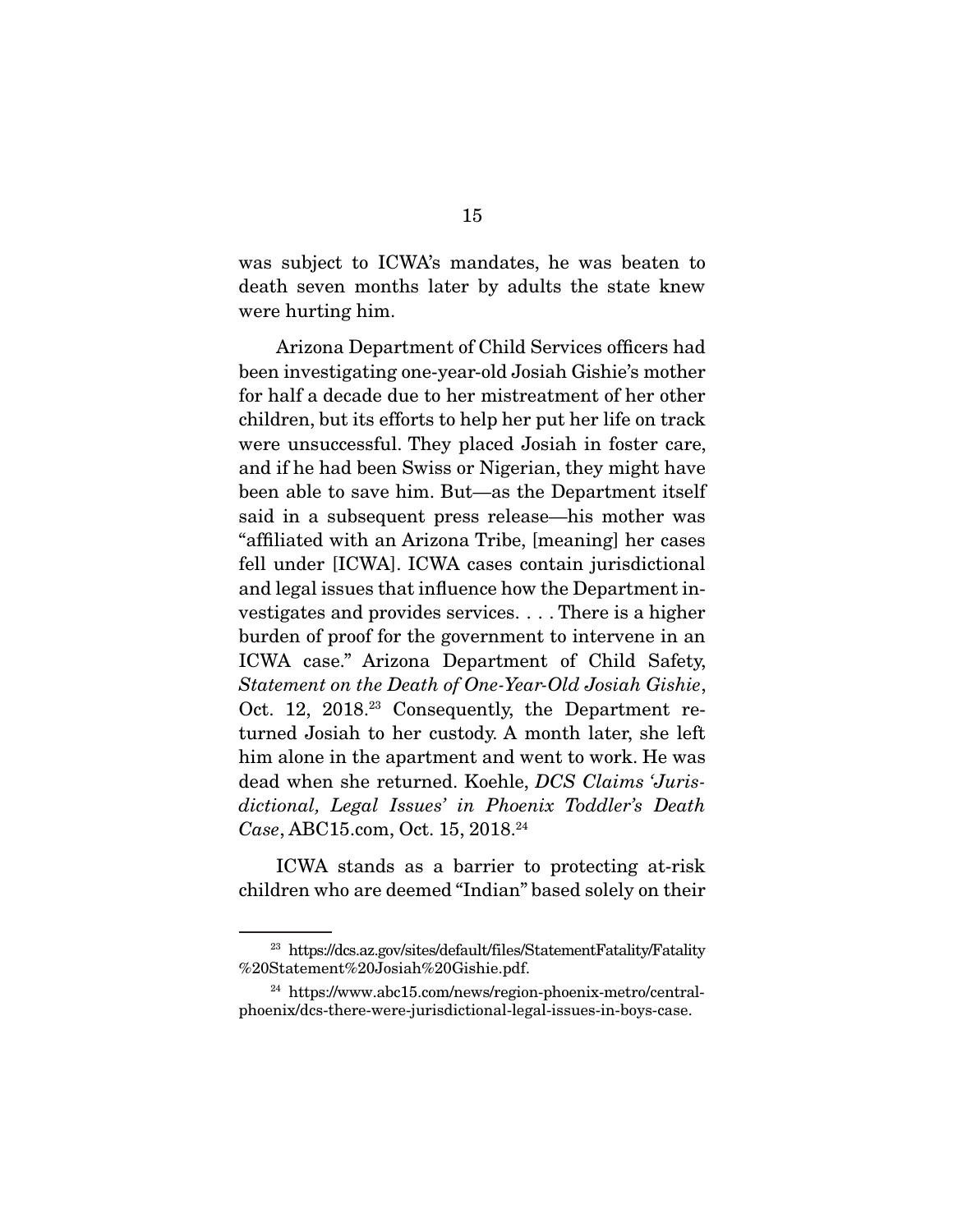biological ancestry. This is a matter of urgent concern for countless children and the parents who seek to protect their best interests.

#### **3. The best interests of the Indian child**

 The Tribal Petitioners claim that ICWA represents "the 'gold standard' for child-welfare practices." Tribes' Pet. at 2. This is a false statement, and it is important to explain why.

 The slogan "gold standard" first appeared in an amicus brief filed in *Adoptive Couple v. Baby Girl* by the Casey Family Programs, et al. (2013 WL 1279468). That brief made the unremarkable assertion that the "gold standard" for child welfare practice is "that active efforts be made to support and develop the bonds between a child and her *fit* birth parents." *Id.* at \*4 (emphasis added). But nobody disputes that the bonds between children and *fit* parents should be supported. Rather, the question is, what to do about *unfit* parents, or about situations such as this case, in which Native parents agree to the adoption of their children by fit *adoptive* parents. Mere recitation of this slogan does not make it so—and in fact ICWA represents the opposite of the "gold standard" in important respects.

 The true gold standard for child welfare law is the universally recognized "best interests" standard. The child's best interest has been the law's primary concern in child protection cases since long before Justice Cardozo first used the phrase "best interests of the child" in *Finlay v. Finlay*, 148 N.E. 624, 626 (N.Y. App.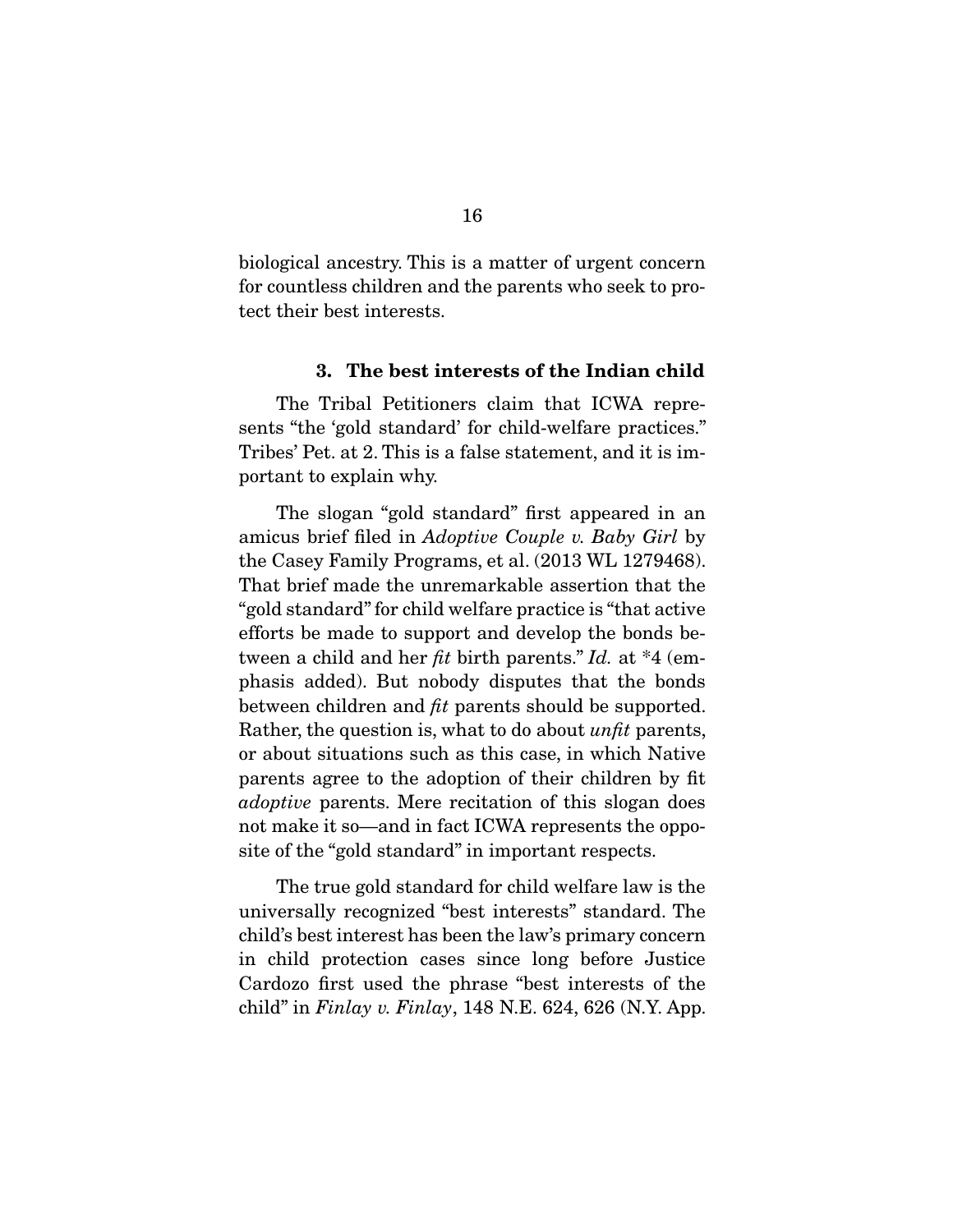1925). *See* 2 Story, *Commentaries on Equity Jurisprudence as Administered in England and America* 675– 77 (13th ed. 1886) (tracing the origins of the best interests standard). States generally characterize the best interest of the child as the "touchstone"25 or the "linchpin"26 of child welfare law, or the "overriding"27 or "foremost" consideration in child welfare cases.28

 The best interests standard is an all-thingsconsidered analysis of each individual child's *specific*  needs in his or her *particular* circumstances. It does not rely on legal presumptions. Indeed, *Stanley v. Illinois*, 405 U.S. 645, 656–57 (1972), rejected reliance on presumptions in best interests analysis when it said that doing so "risks running roughshod over the important interests of both parent and child" if that presumption "forecloses the determinative issues of competence and care." Reliance on presumptions therefore violates the due process rights of parents and children. *Accord, In re Kelsey S.*, 1 Cal.4th 816, 848 (1992).

 Yet ICWA overrides the best interests test and substitutes a different test for "Indian children." California courts have said it establishes a separate but equal test: while in cases involving children of other racial or national origins, the child's best interests are

<sup>25</sup> *In re Marriage of Wellman*, 164 Cal. Rptr. 148, 151 (Cal. App. 1980).

<sup>26</sup> *In re Robert L.*, 24 Cal. Rptr. 2d 654, 660 (Cal. App. 1993).

<sup>&</sup>lt;sup>27</sup> *In re L.M.*, 572 S.W.3d 823, 837 (Tex. App. 2019).

<sup>28</sup> *King v. Lyons*, 457 S.W.3d 122, 131 (Tex. App. 2014).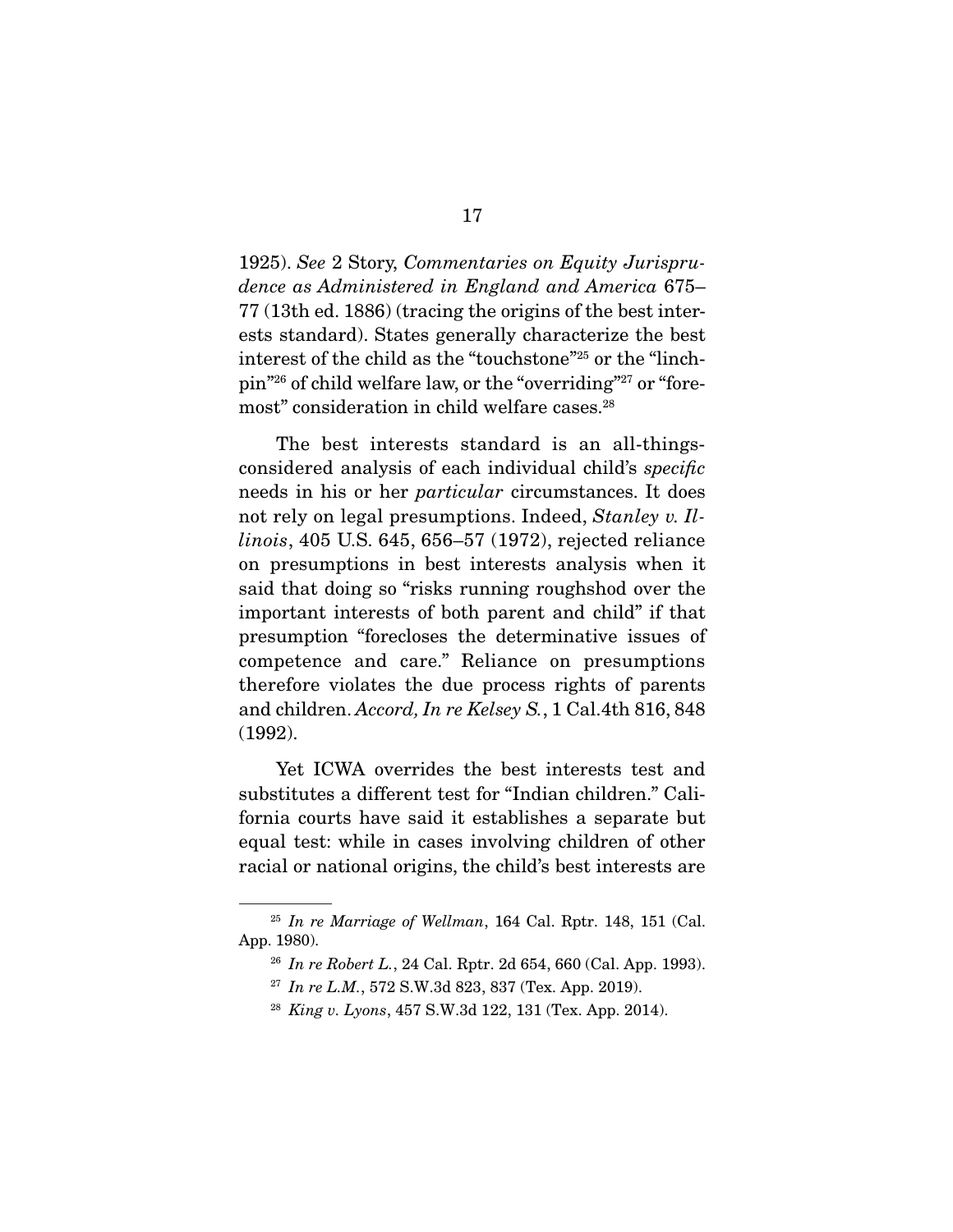"the state's top priority," *In re Marriage of Williams*, 58 Cal. Rptr. 3d 877, 890 (Cal. App. 2007) (citation omitted), for cases involving Indian children, the child's best interests are only "one of the constellation of factors" relevant to the court's determination. *In re Alexandria P.*, 204 Cal. Rptr. 3d 617, 634 (Cal. App. 2016), *cert. denied*, 137 S. Ct. 713 (2017). Texas courts have gone further, holding that there is an "Anglo" best interests standard, and a separate but equal "Indian" best interests standard. *Yavapai-Apache Tribe v. Mejia*, 906 S.W.2d 152, 168 (Tex. App. 1995).

 Other authorities have asserted that ICWA creates not a separate-but-equal rule regarding best interests, but that it establishes *per se* presumptions regarding "Indian children." For instance, Colorado courts have declared that ICWA "reflects the presumption that the protection of an Indian child's relationship with the tribe serves the child's best interests," *People in Interest of Z.C.*, 487 P.3d 1044, 1047 ¶ 44 (Colo. App. 2019), and Montana courts have held that "while the best interests of the child is an appropriate and significant factor in custody cases under state law, it is *improper*" in ICWA cases because "ICWA expresses the presumption that it is in an Indian child's best interests to be placed in conformance with [ICWA's] preferences," even if the child's *individual* best interests lie elsewhere. *In re C.H.*, 997 P.2d 776, 782 ¶ 22 (Mont. 2000) (emphasis added).29

<sup>29</sup> The Bureau of Indian Affairs (BIA) has agreed, asserting that "an independent consideration of the best interest of the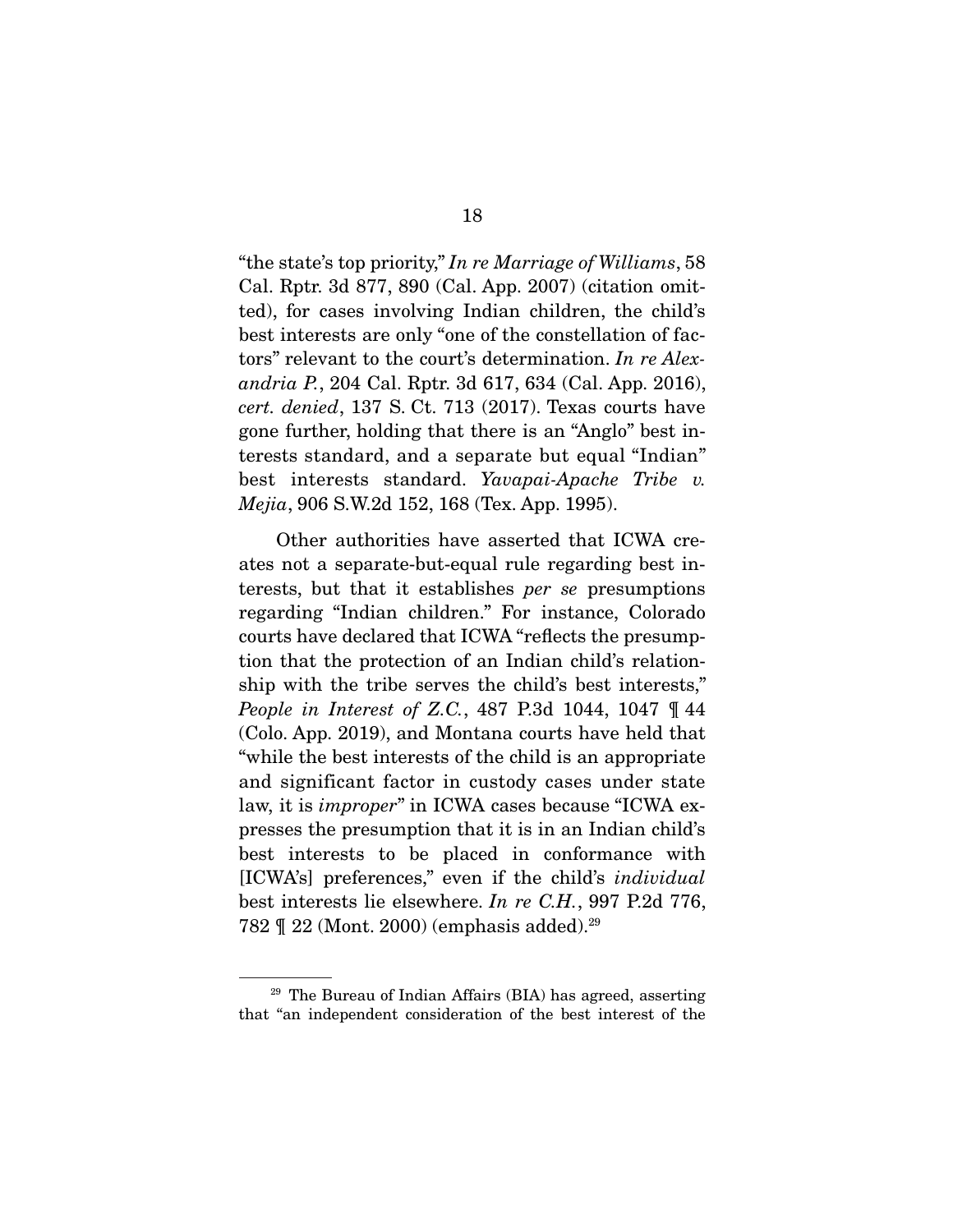But application of such a presumption obliterates the inherently individualized nature of the best interests analysis. Each "Indian child," no less than his or her peers of other ethnicities, deserves to have his or her *specific* best interests adjudicated, free of any presumption that "forecloses the determinative issues." *Stanley*, 405 U.S. at 657.30

 Most importantly, states have a legal and moral obligation to support and protect the best interests of all minors within their jurisdiction, without respect to their biological ancestry. By overriding their authority to do so and imposing a federally-mandated presumption that classifies children based on their racial or national origin—and purports to declare *per se* what is best for all "Indian children," regardless of their particular circumstances—ICWA deprives states of the ability to exercise their *parens patriae* responsibilities. That is worse than merely depriving them of "the power to create and enforce a legal code." *Alfred L. Snapp & Son, Inc. v. Puerto Rico ex rel. Barez*, 458 U.S.

Indian child" is improper when applying ICWA "because [ICWA's statutory adoption and foster care] preferences reflect the best interests of an Indian child in light of the purposes of the Act." 80 Fed. Reg. 10146-02, 10158 § F.4(c)(3) (Feb. 25, 2015).

<sup>&</sup>lt;sup>30</sup> The BIA recently embraced the more modest position that ICWA *does* allow consideration of a child's particular best interests in "limited" and "exception[al]" circumstances. 81 Fed. Reg. 38847. While this innovation is welcome, state courts have concluded otherwise, and this Court should still grant certiorari to make clear that that the statute does indeed allow consideration of each child's specific best interests.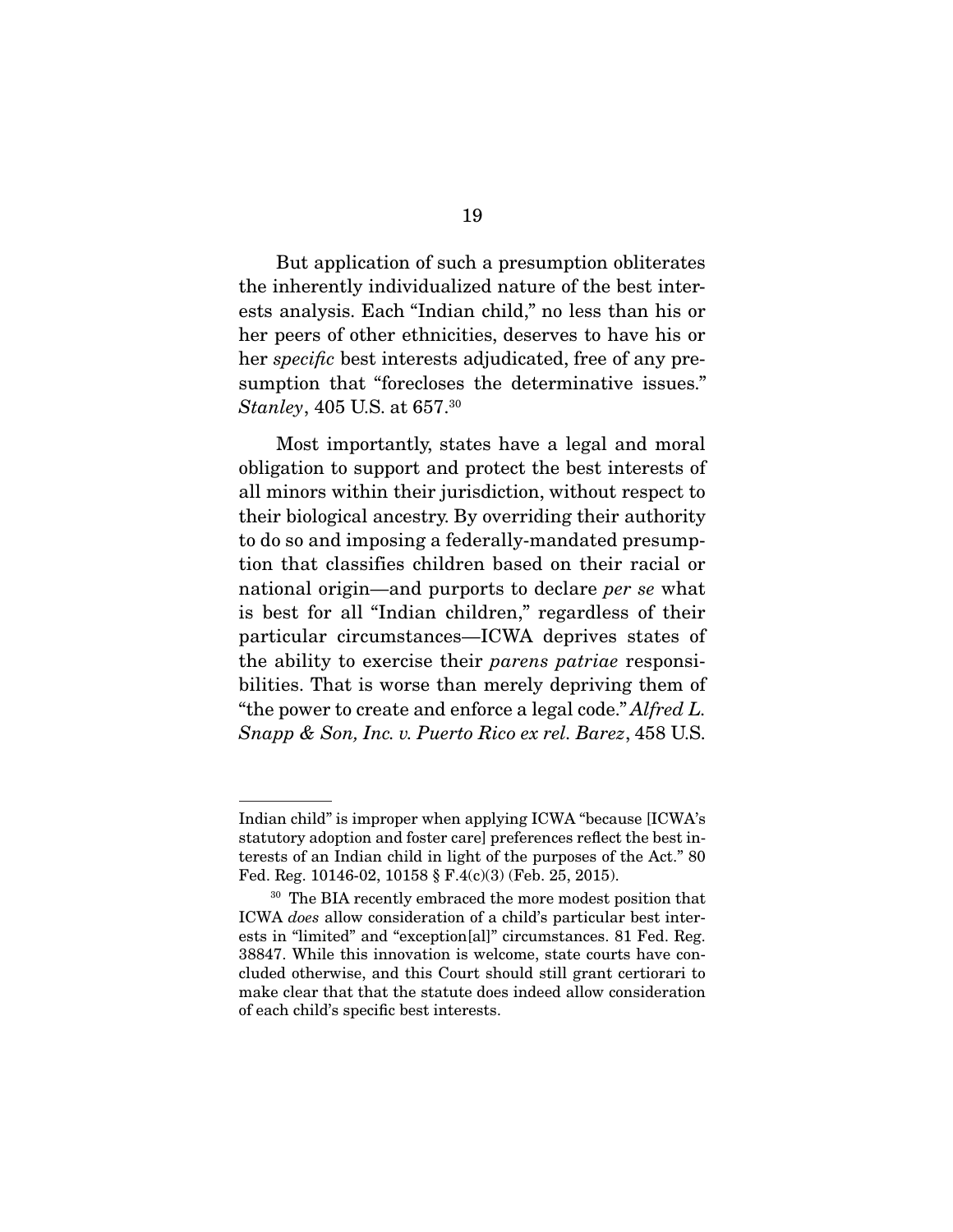592, 601 (1982). This is an intrusion onto a quintessential state responsibility in a way that prevents states from protecting their most vulnerable citizens.31

#### **II. ICWA is depriving Native parents of the ability to protect their children.**

As mentioned in Section I.B.1 above, ICWA infringes on the right of Native parents to act in the best interests of their children—a right seven justices of this Court characterized as "fundamental" in *Troxel v. Granville*, 530 U.S. 57, 65 (2000) (plurality opinion); *see also id.* at 80 (Thomas, J., concurring); *id*. at 87 (Stevens, J., dissenting); *id.* at 78–79 (Souter, J., concurring).

 For one thing, ICWA's reasonable doubt + expert witness requirement effectively bars Native parents from terminating the rights of abusive or neglectful exspouses. Thus, in *In re J.P.C.*, CV-17-0298-PR (Ariz. Feb. 13, 2018), a Tohono O'odham mother who lived in Tucson, but not on the Tohono O'odham reservation, sought to terminate the rights of her abusive, repeatcriminal ex-husband, so her new husband could legally adopt her son. Had the child been German or Pakistani, Arizona state law would again have applied which employs the clear and convincing standard. A.R.S. § 8–537. And if the child had lived on

<sup>&</sup>lt;sup>31</sup> It bears emphasizing—because it is often forgotten in ICWA cases—that "Indian children" are not foreigners. They are citizens of the United States and of the state where they reside. 8 U.S.C. § 1401(b); U.S. Const. amend. XIV. Thus there is no analogy between ICWA and any international treaty respecting the adoption of foreign nationals.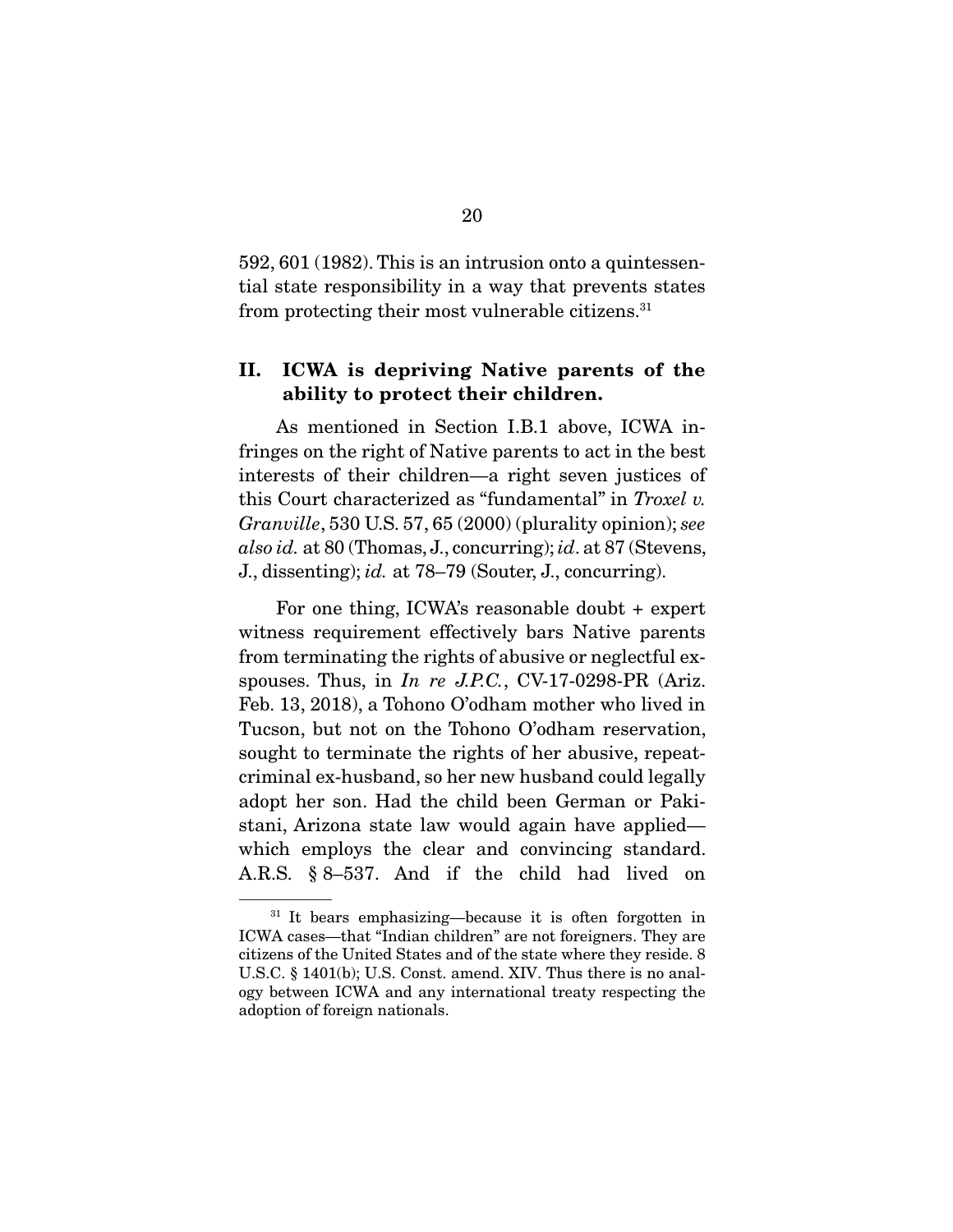reservation, the tribe's law would have applied—which in this respect was identical to Arizona law, using the same clear and convincing standard. Tohono O'odham Code tit. 3, ch. 1, art. 5,  $\S 1517(F).^{32}$  But because the family lived *off*-reservation, and the child was an "Indian child" under ICWA, the federal "beyond a reasonable doubt" standard applied instead—meaning the mother was barred from protecting her child's best interests. *See further* Sandefur, *Recent Developments in Indian Child Welfare Act Litigation: Moving Toward Equal Protection?*, 23 Tex. Rev. L. & Pol. 425, 447–48 (2019).

 Amazingly, ICWA even blocks Native parents from protecting their children in cases where the abusive spouse is *not Native*. In *In re T.A.W.*, 383 P.3d 492 (Wash. 2016), a tribal member mother sought to terminate the rights of her violent ex-husband *who was non-Native*—so that her new husband, who *was*  Native, could adopt her son legally—but the Washington Supreme Court refused, on the grounds that ICWA obliged her to first "prove that active efforts were undertaken to remedy [the non-Native father's] parental deficiencies." *Id*. at 494 ¶ 1. In short, ICWA not only failed to prevent the breakup of the Indian family but barred the *formation* of this Indian family.

 Similarly, when Native parents consent to the adoption of their child—as in the Brackeens' case that decision is one of the fundamental rights of parents as described in *Troxel*. The *Troxel* Court, in fact,

<sup>32</sup> https://www.tolc-nsn.org/docs/Title3Ch1.pdf.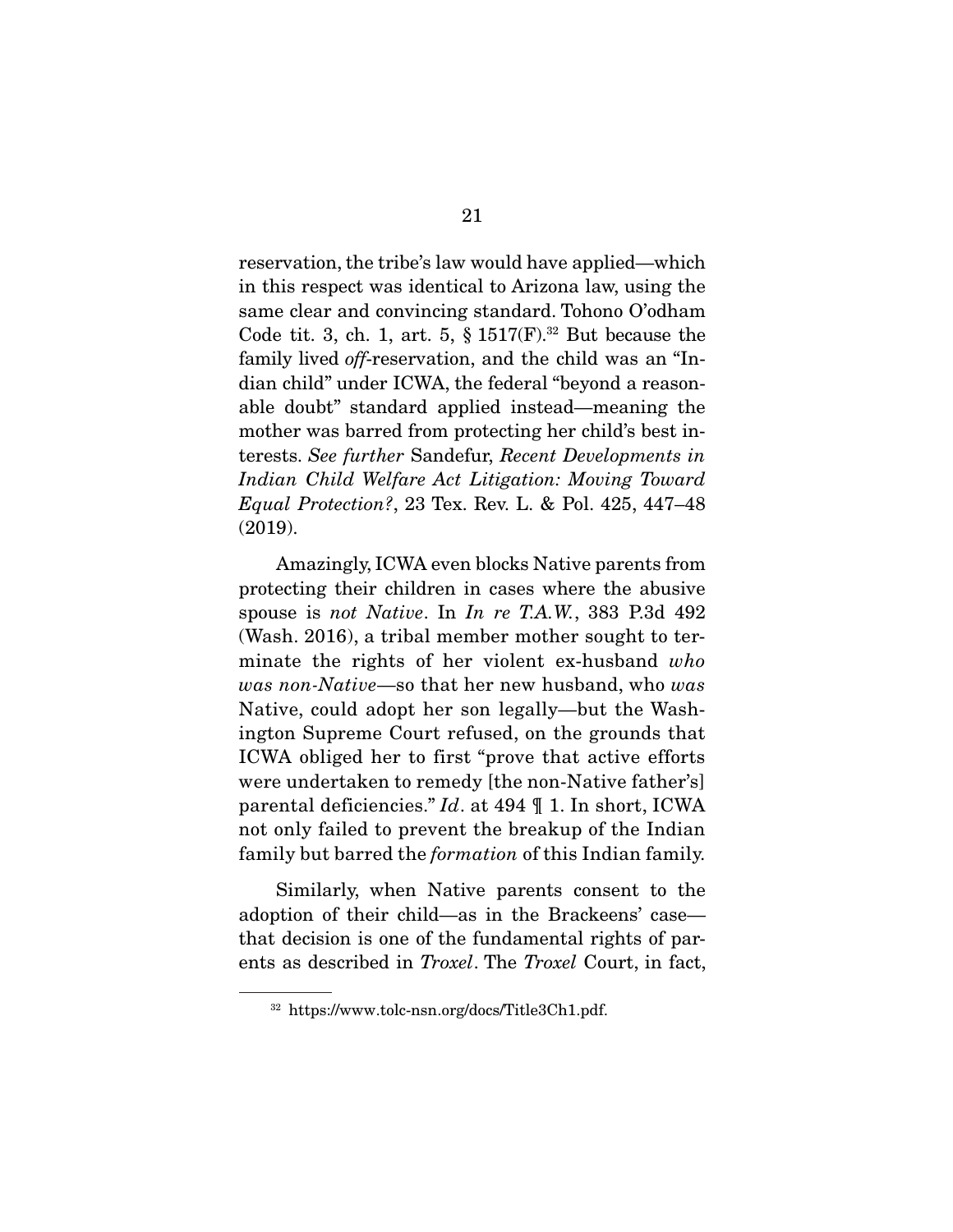found the Washington visitation statute unconstitutional because states may not elevate the interests of third parties over the parents' "fundamental right to make decisions concerning the care, custody, and control" of their children. 530 U.S. at 72. Yet as this Court acknowledged in *Mississippi Band of Choctaw Indians v. Holyfield*, 490 U.S. 30 (1989)—ICWA gives tribal governments " 'an interest in the child which is *distinct from but on a parity with the interest of the parents.*" *Id.* at 52–53 (quoting *In re Adoption of Halloway*, 732 P.2d 962, 969–70 (Utah 1986) (emphasis added)).

*Troxel* made clear that the government may not, consistent with the fundamental rights analysis, give any third party an interest in a child on a parity with the interest of the parents. But because ICWA does this, tribal governments are allowed to effectively veto the decisions of Native parents to "make decisions concerning the care, custody, and control" of their children. 530 U.S. at 72. That, in fact, is what happened here: there is no dispute that A.L.M.'s parents, for example, voluntarily terminated parental rights and consented to adoption by the Brackeens—yet ICWA empowered tribal governments to veto the choices of A.L.M.'s parents in precisely the manner found unconstitutional in *Troxel.* 

### **III. ICWA deprives at-risk "Indian children" of the opportunity to find safe, permanent, loving homes.**

ICWA's foster care and adoption placement mandates (25 U.S.C. § 1915) and the power of tribes to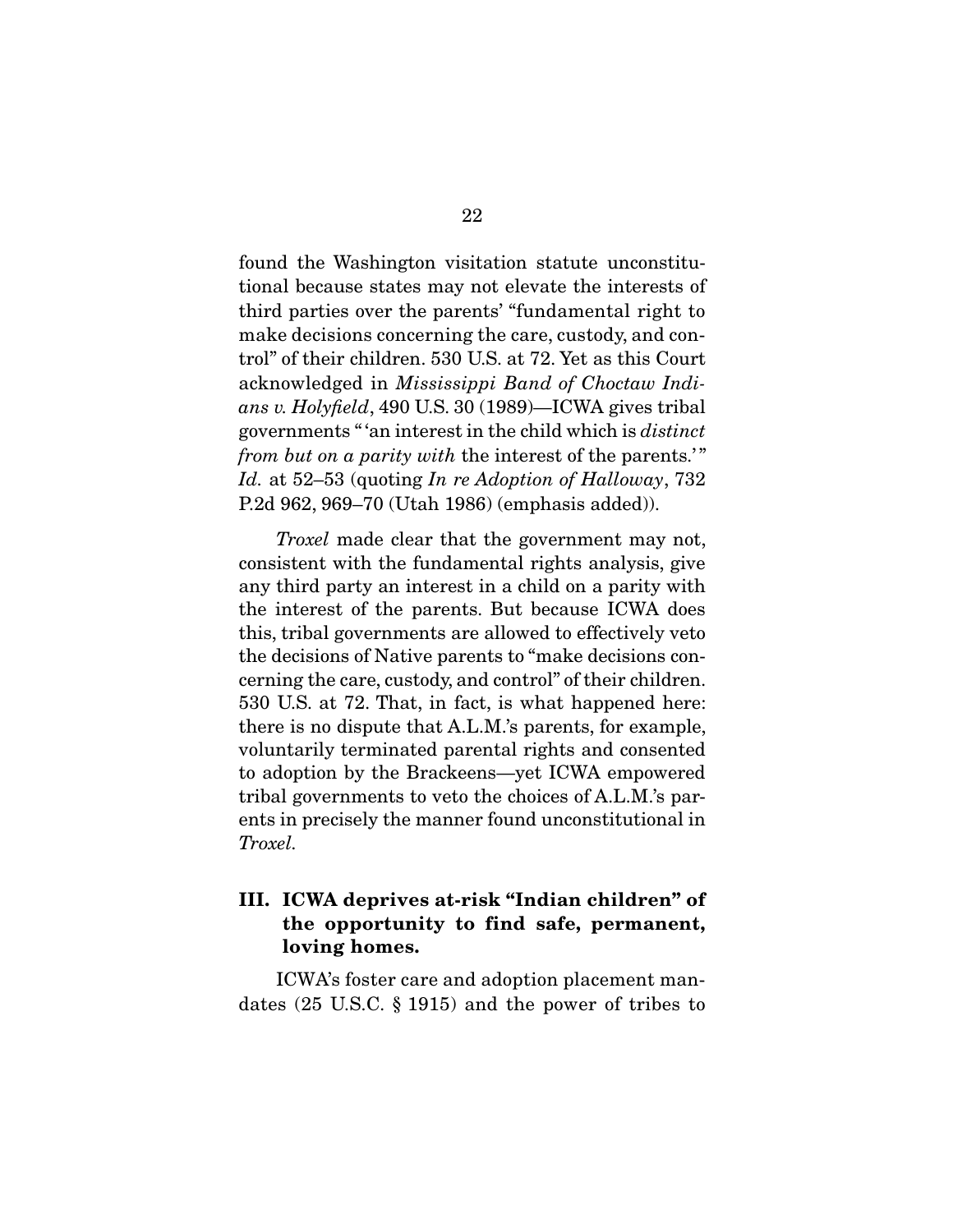invalidate state court decisions in certain circumstances (*id.* § 1914), create a powerful disincentive against adults opening their homes and hearts to "Indian children." Knowing they will almost certainly be barred from adopting a child and may not be able to take steps necessary to protect their safety, otherwise willing adults are likely to decline the opportunity to care for at-risk "Indian children." *See* Stuart, *Native American Foster Children Suffer Under a Law Originally Meant to Help Them*, Phoenix New Times, Sep. 7, 2016.<sup>33</sup>

 Section 1915(b) requires that "Indian children" be placed with "Indian" foster families. But there is a drastic shortage of Indian foster families. *See* Krol, *Inside the Native American Foster Care Crisis Tearing Families Apart*, Vice.com, Feb. 7. 2018.34 In California's San Francisco Bay Area, for example, home to 7.7 million people, there are approximately 14 licensed "Indian" foster homes. Begay & Wilczynski, *Barriers to Recruiting Native American Foster Homes in Urban Areas* 2 (unpublished Masters thesis, CSU San Bernardino, 2018).35 In Los Angeles County, home to 10 million people, there is only *one*. Heimpel, *L.A.'s One* 

<sup>33</sup> https://www.phoenixnewtimes.com/news/native-americanfoster-children-suffer-under-a-law-originally-meant-to-help-them-8621832.

<sup>34</sup> https://www.vice.com/en/article/a34g8j/inside-the-nativeamerican-foster-care-crisis-tearing-families-apart.

<sup>35</sup> https://scholarworks.lib.csusb.edu/cgi/viewcontent.cgi?article= 1776&context=etd.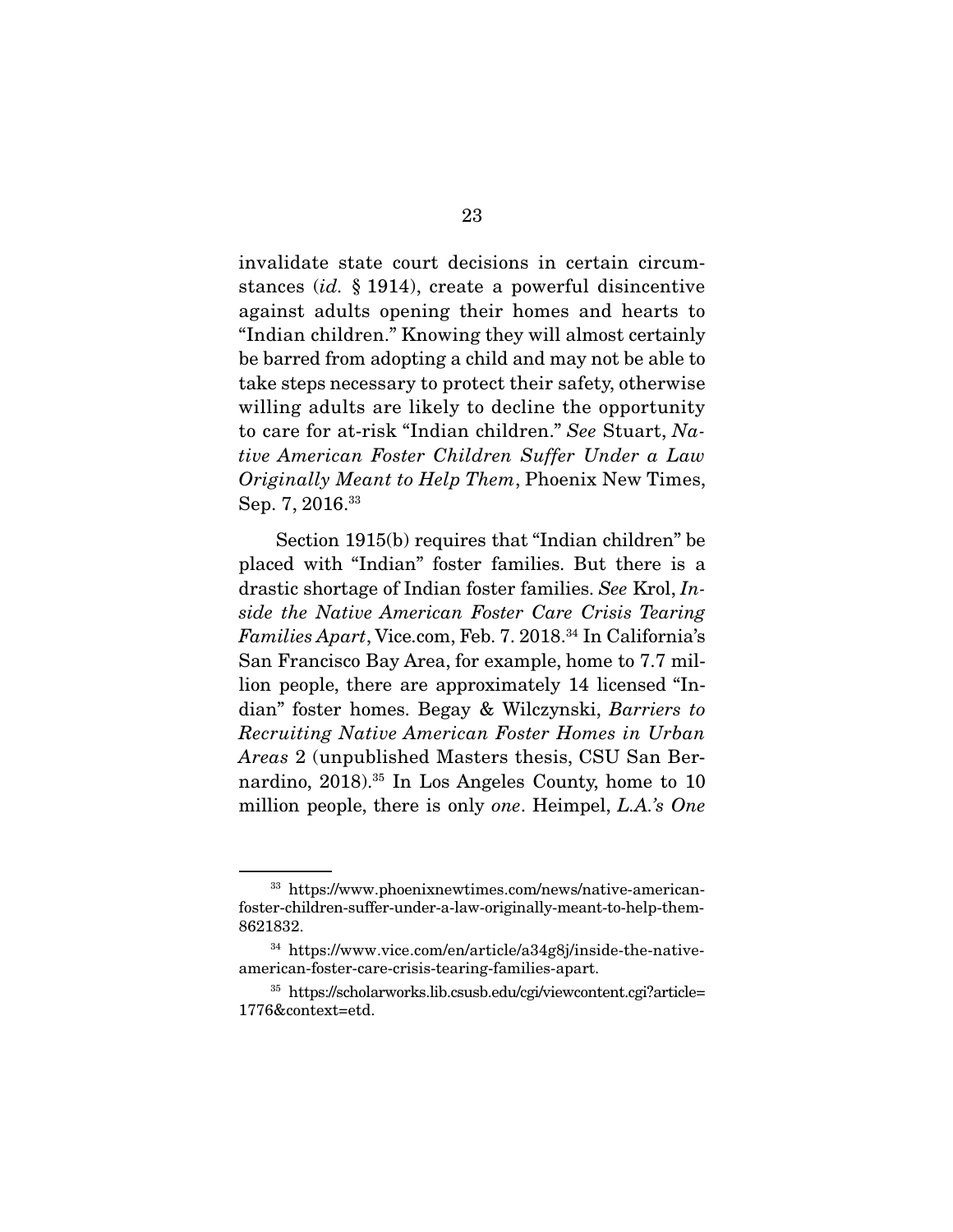*and Only Native American Foster Mom*, The Imprint, June 14, 2016.36

 This means "Indian children" are frequently placed with non-"Indian" foster families, and because this is not ICWA compliant, they can be, and frequently are, removed from those families and placed with another, and then another, until they "age out" of the system. Bakeis, *The Indian Child Welfare Act of 1978: Violating Personal Rights for the Sake of the Tribe*, 10 Notre Dame J.L. Ethics & Pub. Pol'y 543, 569 (1996). Although Native children are only one percent of the population, they account for three percent of children who age out of foster care. Pharris, et al., *American Indian and Alaska Native Youth Aging out of Foster Care: A Life Course Analysis*, Presentation to Society for Social Work and Research, Jan. 16, 2020.<sup>37</sup> But aging out of foster care without forming a permanent adoptive family bond is highly correlated with risks that diminish a child's quality of life. Margolin, *Every Adolescent Deserves A Parent*, 40 Cap. U. L. Rev. 417, 418–22 (2012).

 Worse, the fact that "Indian children" can be abruptly and arbitrarily removed from their care discourages adults who would be willing and able to do so from aiding these children. A 2016 story in the *Phoenix New Times* described this circumstance well. Stuart, *supra*.

<sup>36</sup> https://imprintnews.org/news-2/l-a-s-one-native-americanfoster-mom/18823.

<sup>37</sup> https://sswr.confex.com/sswr/2020/webprogram/Paper40463. html.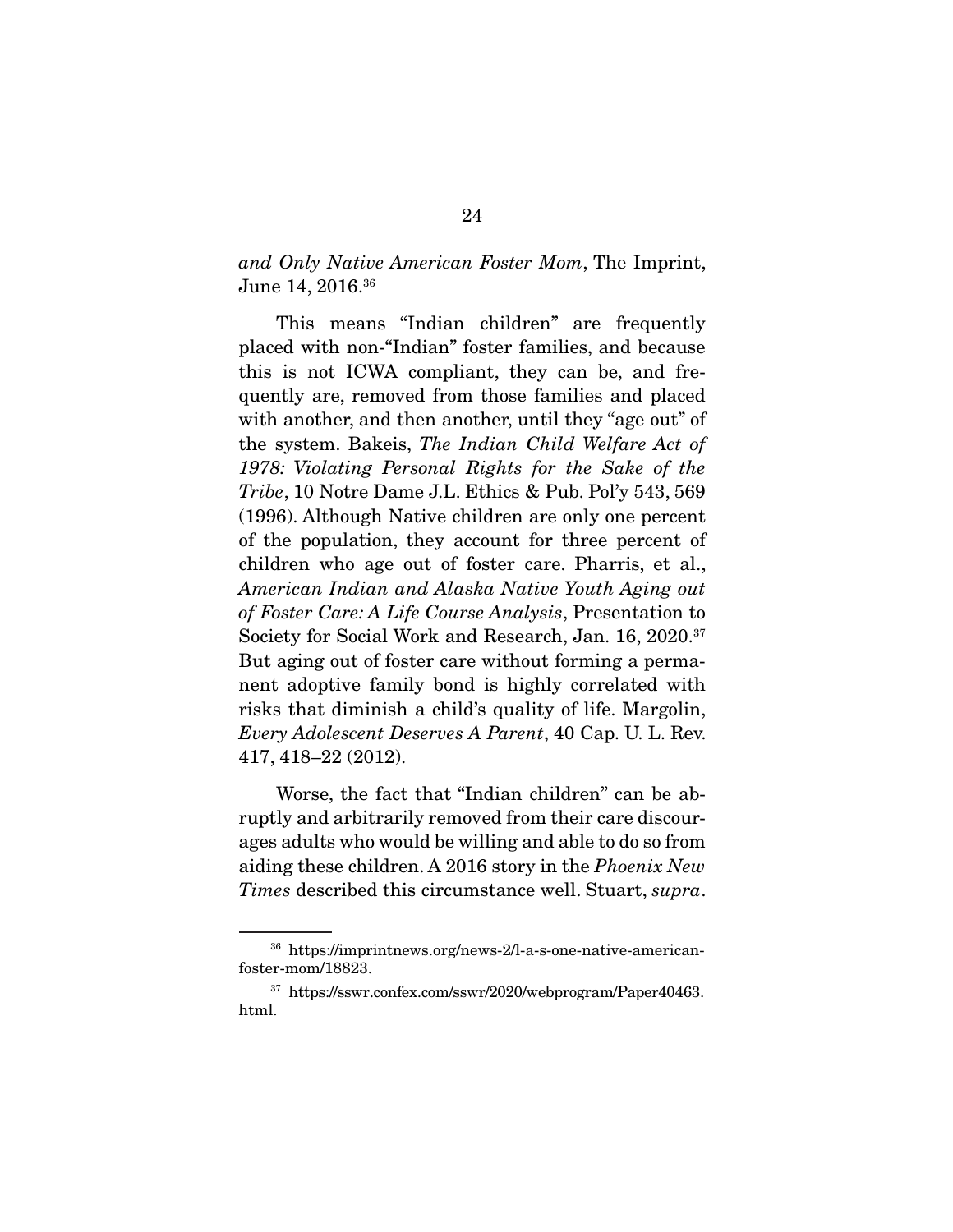It profiled a foster mother, "Jennifer," who took an 18 month-old "Indian child" into her home when his parents were unable to care for him. Had he been Persian or Maori, she would have been able to provide him a long-term home—but because his case was governed by ICWA, placement with Jennifer was deemed noncompliant. Thus, after a year and a half, when she suggested adoption, the tribe and the state immediately removed him from her care. For at least four more years, he languished in foster homes, with Jennifer forbidden to contact him. "It's as if he died," she told a reporter, "but worse." Asked if she would again consider providing foster care for a Native child, her answer was clear: " 'No,' she said. 'Nope. Nope. Nope.' "

 The damage done to the children is obviously greater. "The importance of early infant attachment cannot be overstated. It is at the heart of healthy child development and lays the foundation for relating intimately with others, including spouses and children." Colin, *Infant Attachment: What We Know Now* at ii (U.S. Dep't of Health & Human Servs., 1991).<sup>38</sup> ICWA systematically deprives "Indian children" of this stability.

 Consider *In re Alexandria P*., *supra*. It involved a six-year-old girl called Lexi, who lived with a California foster family for four of those years. Although she had no political, social, cultural, linguistic, religious, or other

<sup>38</sup> https://aspe.hhs.gov/sites/default/files/private/pdf/73816/ inatrpt.pdf.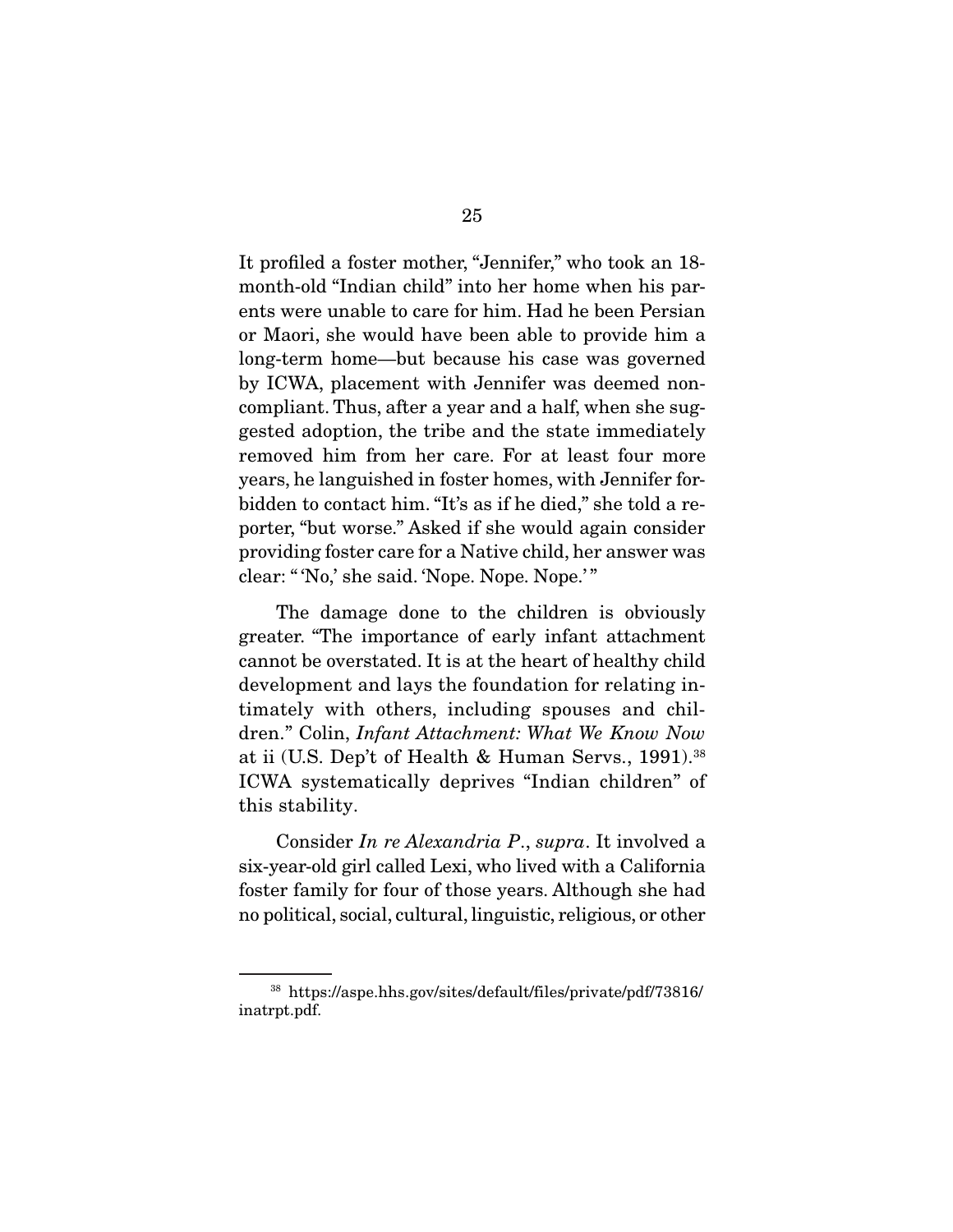relationship with the Choctaw tribe, her great-greatgreat-great-great-great-great grandfather had been a full-blood member of the tribe, and because the tribe has no minimum blood quantum requirement, that rendered her eligible for membership—and consequently made her an "Indian child." Therefore, tribal officials demanded that she be removed from the foster parents she called "Mommy" and "Daddy," and sent to live in Oklahoma with her step-second cousin. State courts obliged. The trauma inflicted on Lexi was certainly incalculable. Sandefur, *Escaping the ICWA Penalty Box: In Defense of Equal Protection for Indian Children*, 37 Child. Legal Rts. J. 1, 1–2, 52–56 (2017).

 No wonder, then, that ICWA "put[s] certain vulnerable children at a great disadvantage." *Adoptive Couple*, 570 U.S. at 655. Adoption of Native children has decreased as a consequence of ICWA, *see* Mac-Eachron, et al., *The Effectiveness of the Indian Child Welfare Act of 1978*, 70 Soc. Serv. R. 451 (1996)—but *not* because of a decrease in need. It's because of the legal barriers ICWA erects.

 There are adults willing and ready to care for these children—but federal law forbids them from doing so because their skin is the wrong color.

#### **CONCLUSION**

 $-\bullet-\$ 

These are probably the most important petitions this Court will receive this term. On them depends the